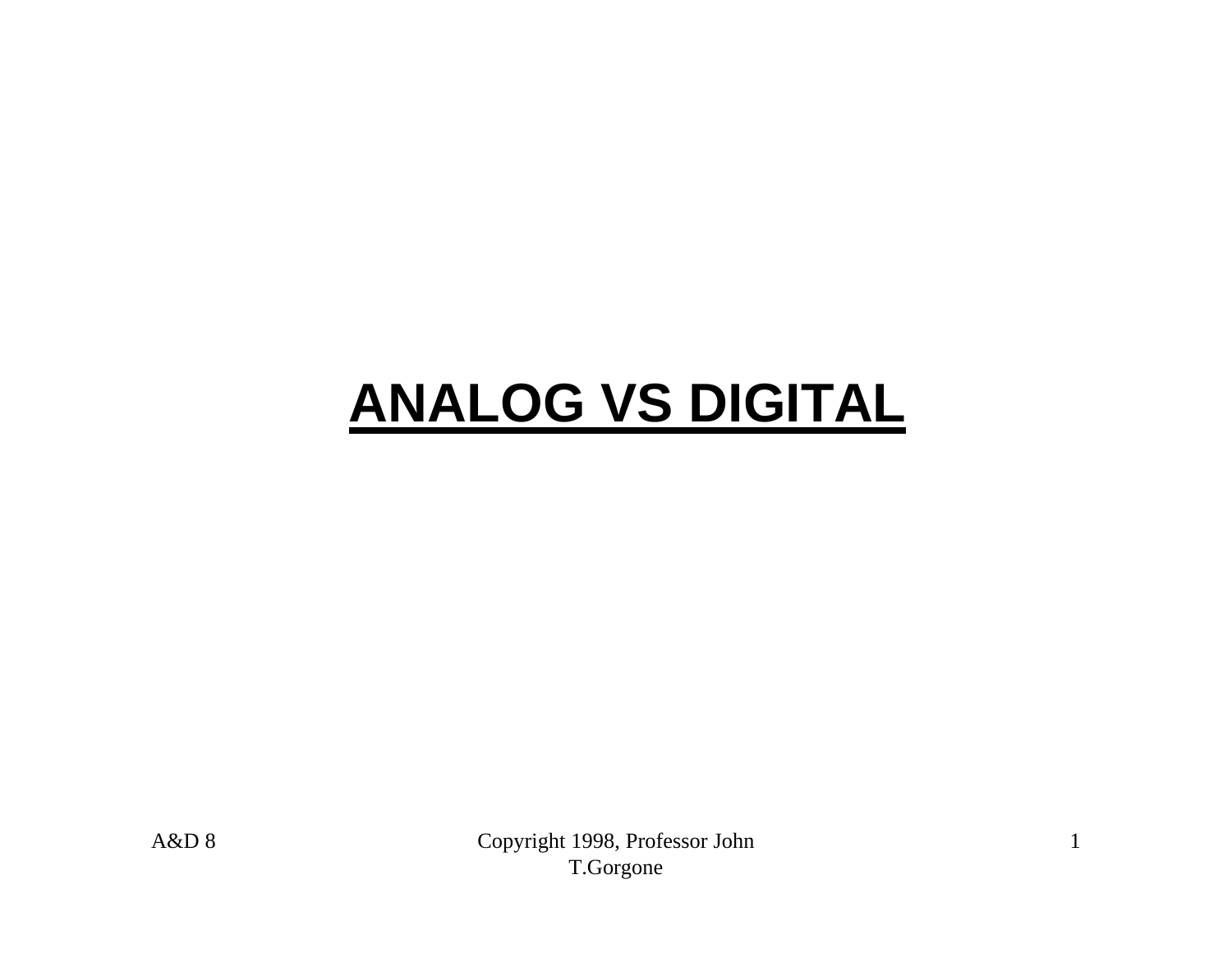# **BASICS OF DATA COMMUNICATIONS**



**The transport of data through a telecommunications network can be classified into two overall transport techniques:** 

- **n Analog Data** Data modulated or changed to conform to a voice **transmission format.**
- **n** *Digital Data***</u> Data transported in a digital or discrete line code format.**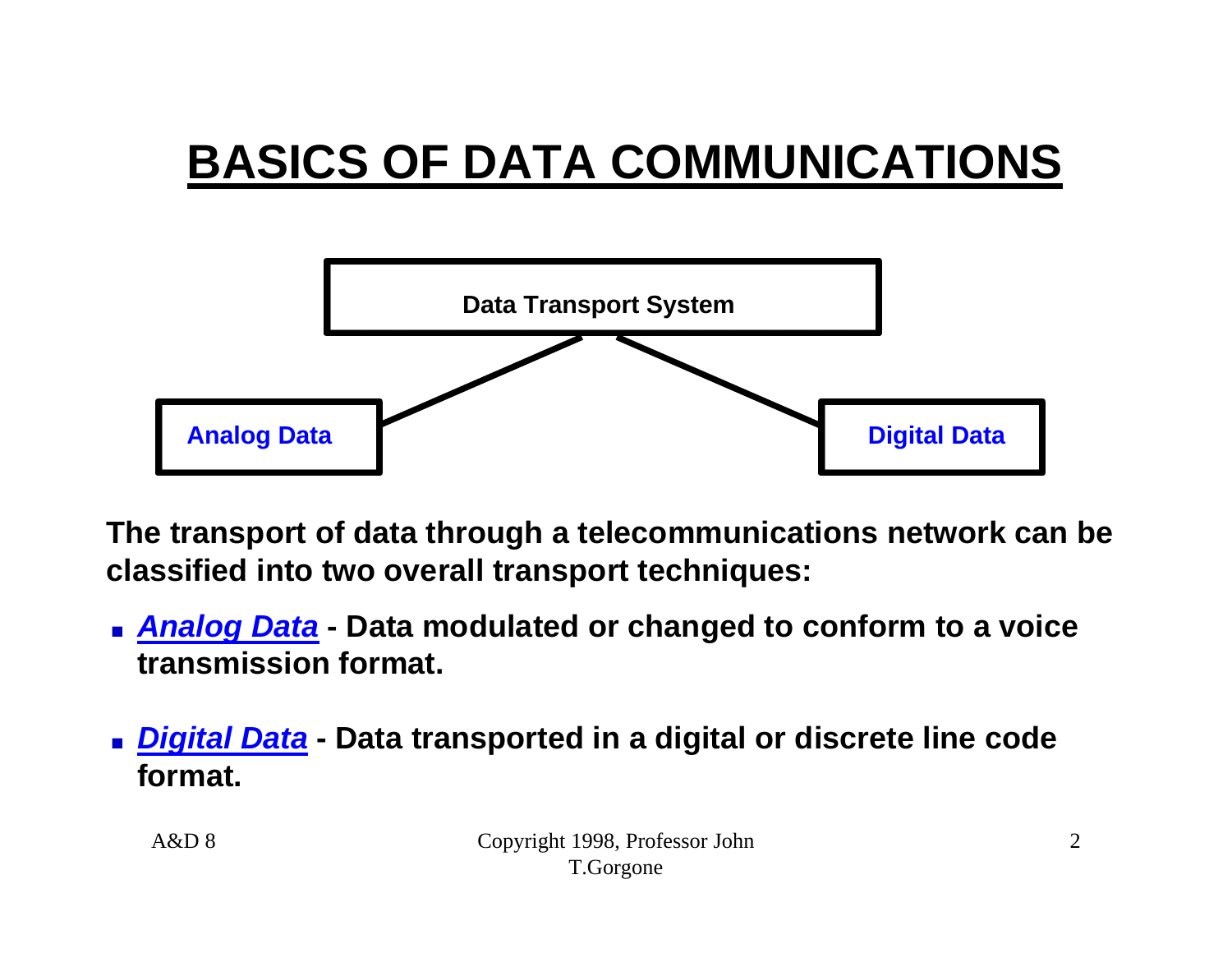## **ANALOG SIGNALING OF ANALOG DATA AND DIGITAL DATA**

*Analog Signals* **- Data represented with continuously varying Electromagnetic Wave**

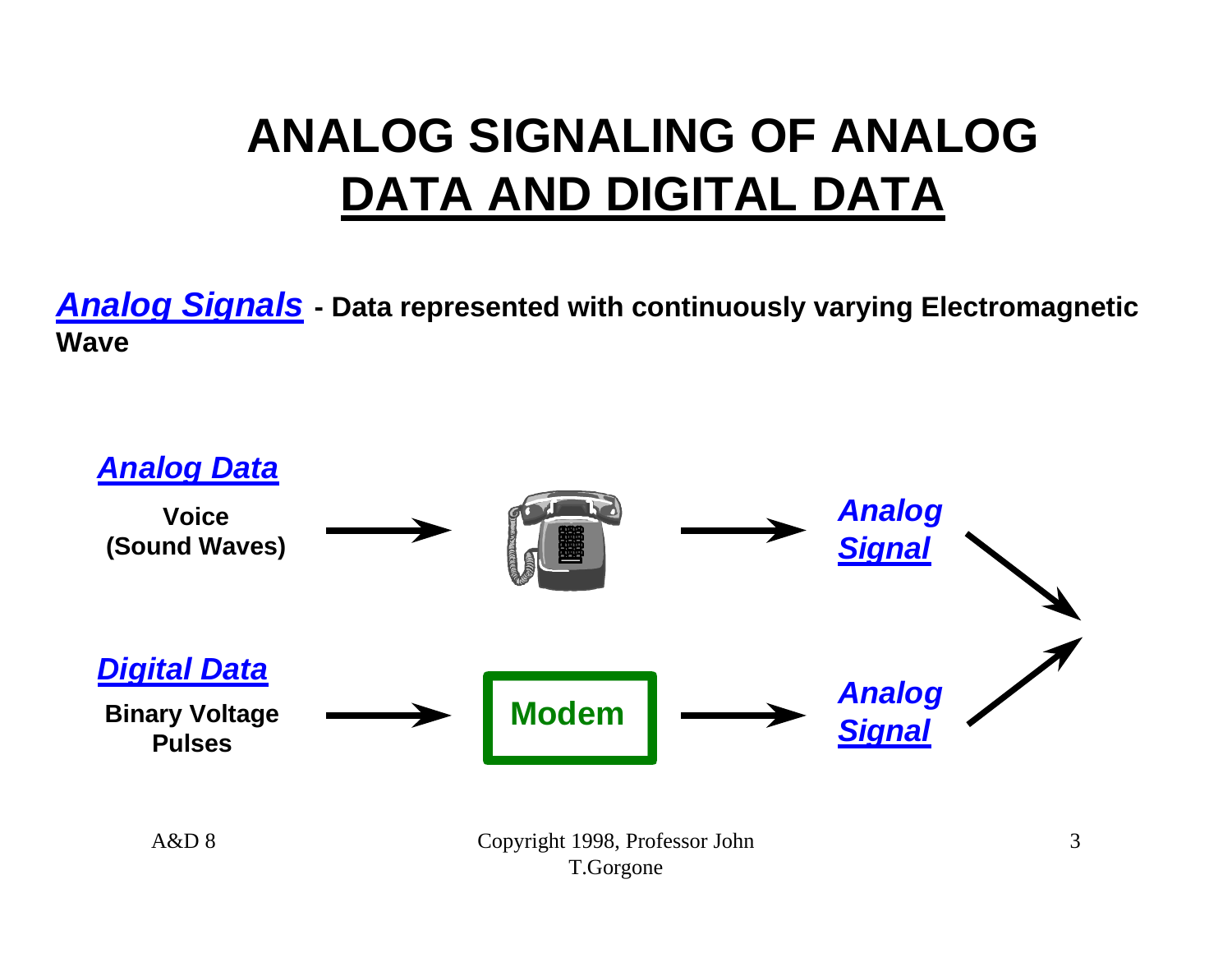### **DIGITAL SIGNALING OF ANALOG DATA AND DIGITAL DATA**

*Digital Signals* **- Data represented with a sequence of voltage pulses**



T.Gorgone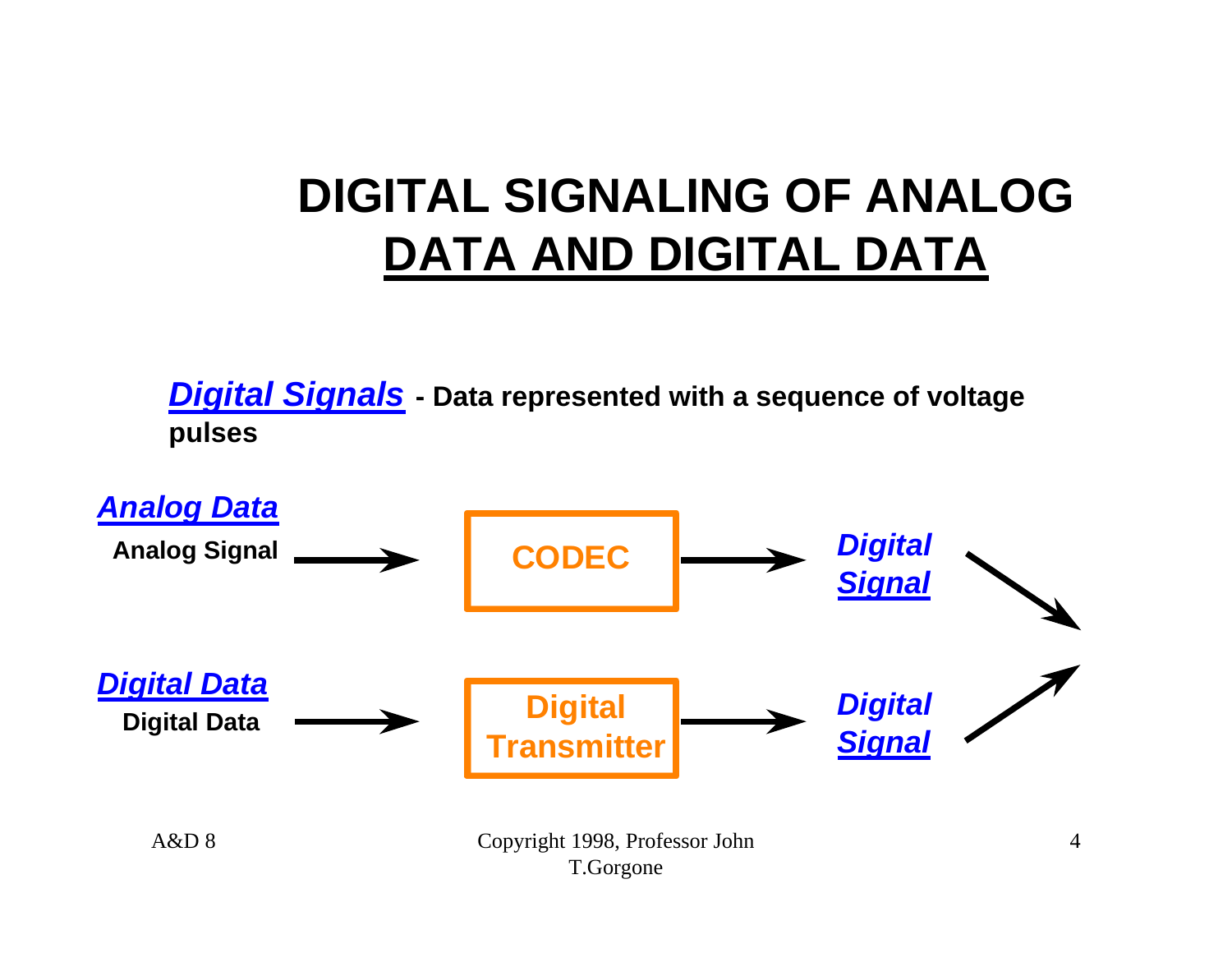# **EXAMPLES OF PERIODIC SIGNALS**

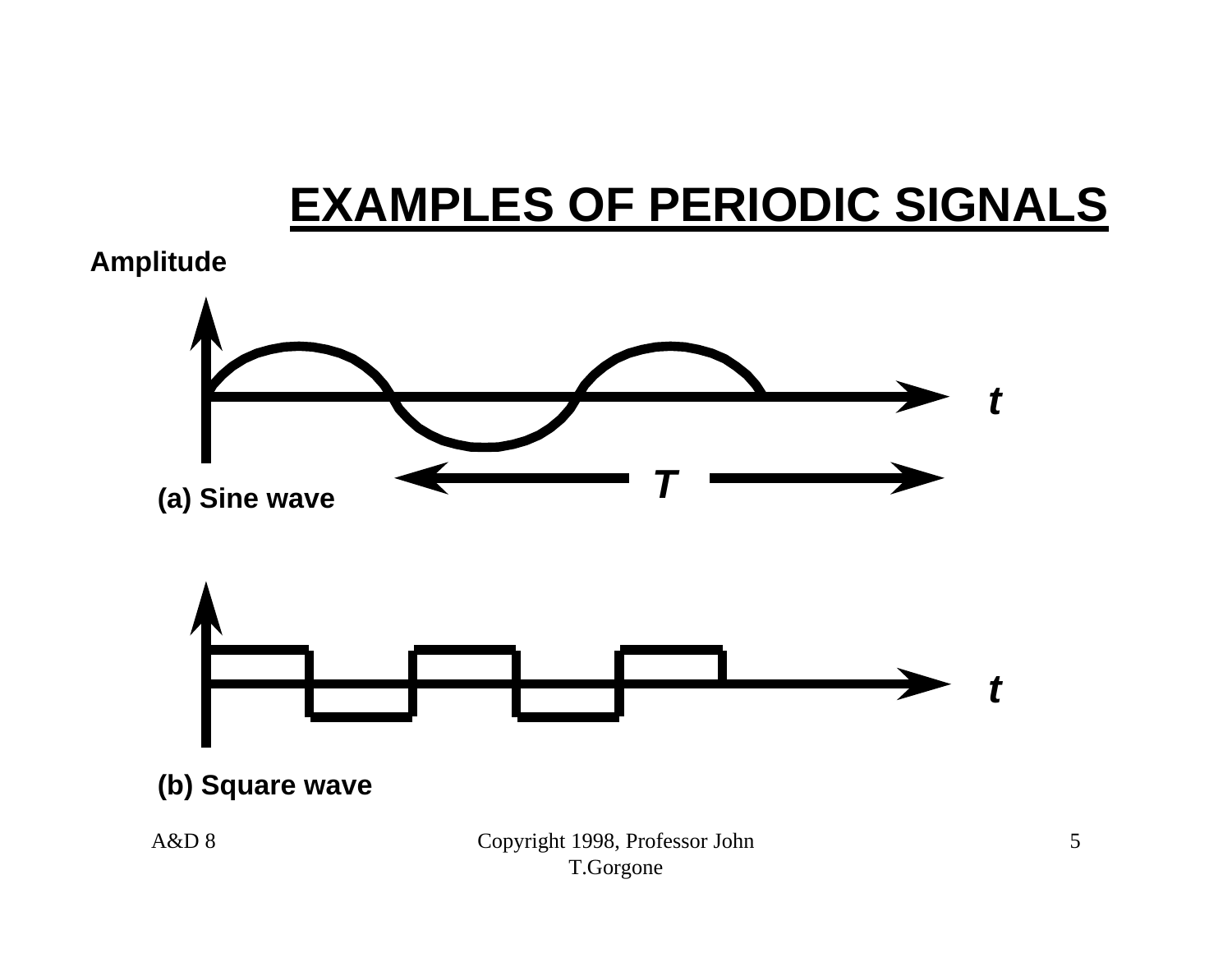# **CHARACTERISTICS OF AN ANALOG SIGNAL**

- **EXALOG** means that the signal is continuous rather **than either on or off.**
- **Both sound and light are analog signals spread over a wide range of frequencies.**
- **Examplitude, frequency, and phase are characteristics of an analog signal.**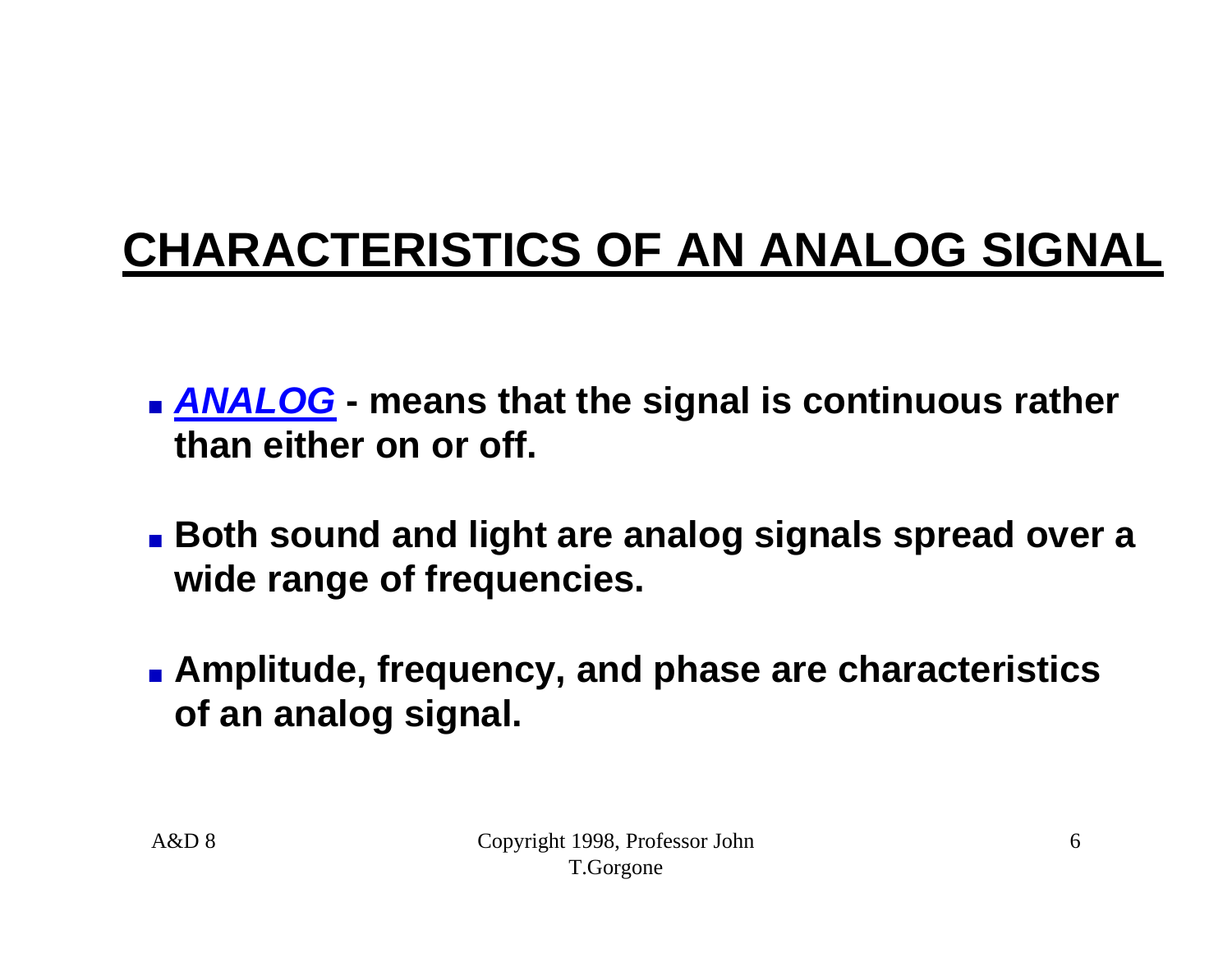**The amplitude of the wave is a measure of the loudness of the sound:**

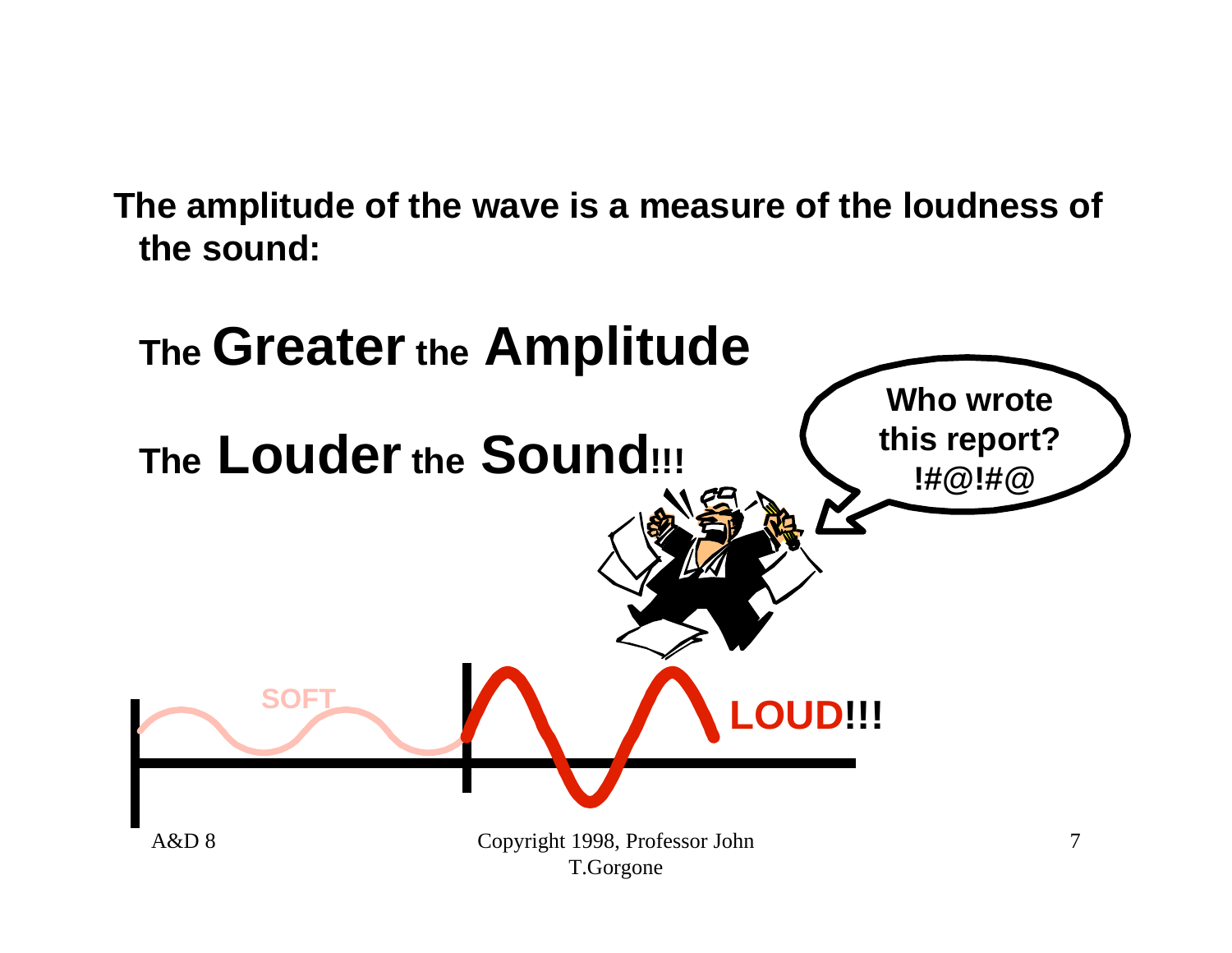

#### **Modifiable via Adjustment to Voltage Level**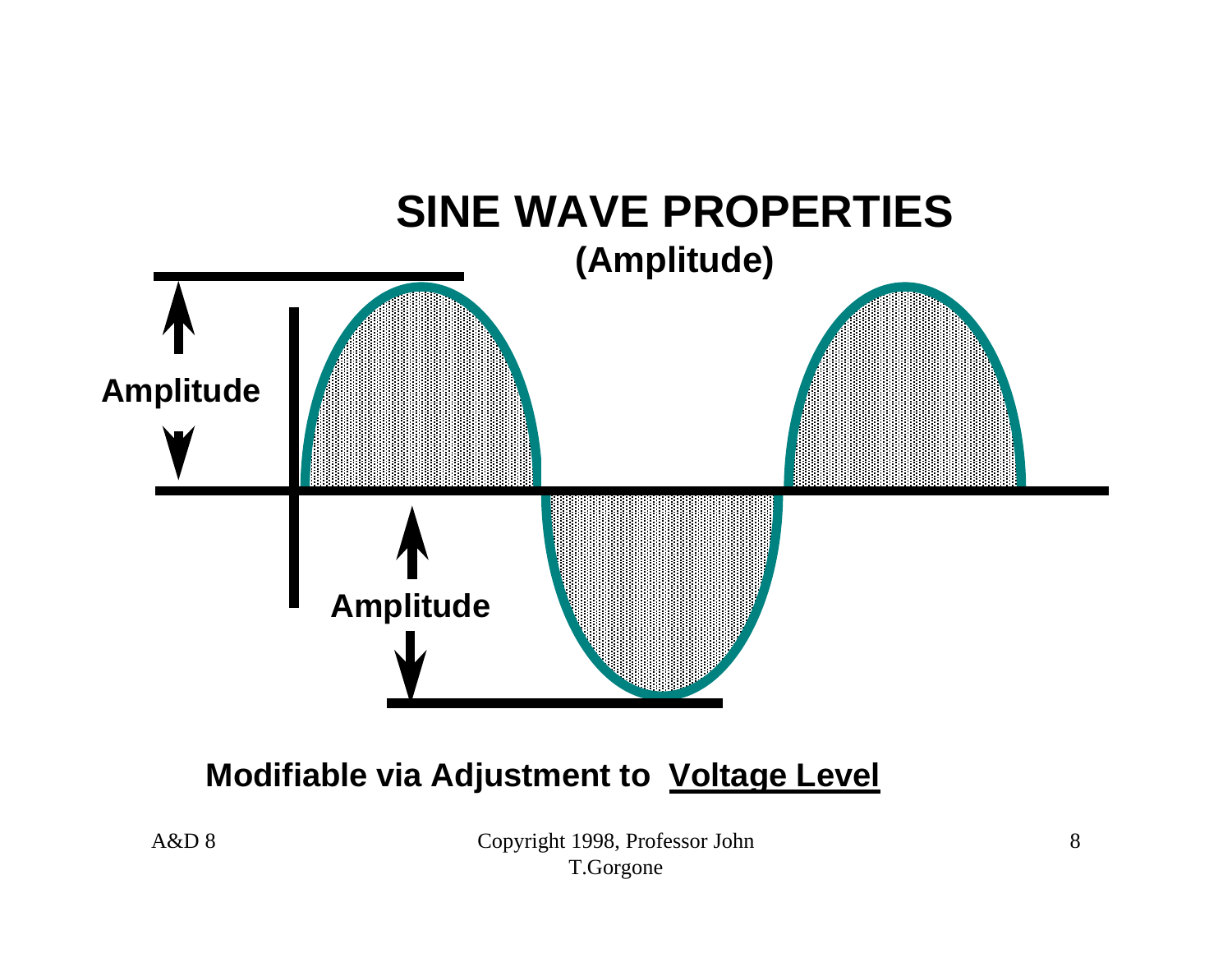#### **SINE WAVE PROPERTIES (Frequency)**

**The frequency (f) of a periodic signal is defined as the number of cycles passing any given point per second.**

**It is customary to express the frequency in hertz (Hz), meaning vibrations per second or cycles per second. The shorter the wavelength, the higher the frequency, or the pitch of the sound.**

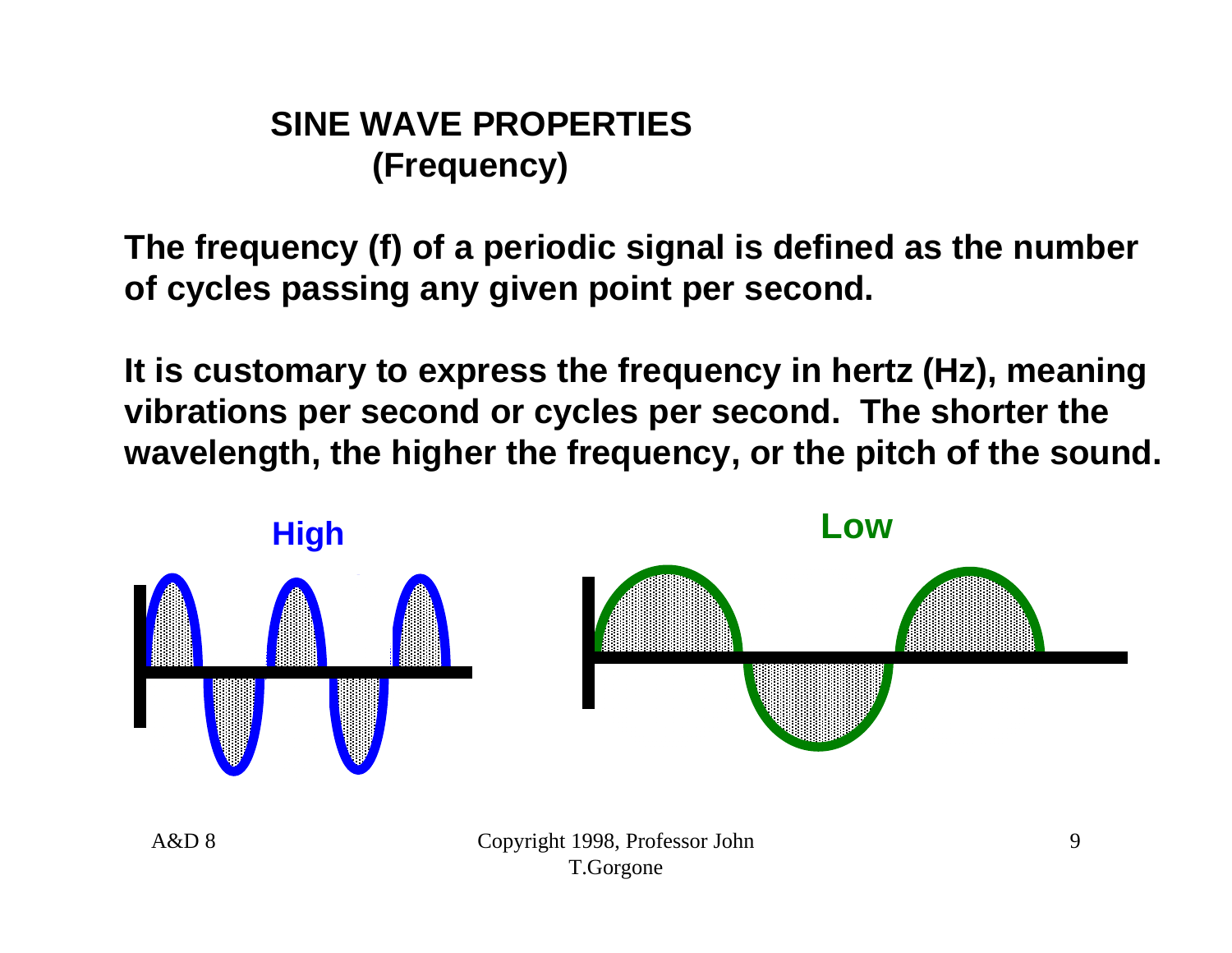#### **SINE WAVE PROPERTIES (FREQUENCY)**



#### **One cycle per second = one Hertz (Hz) Cycle = One wavelength**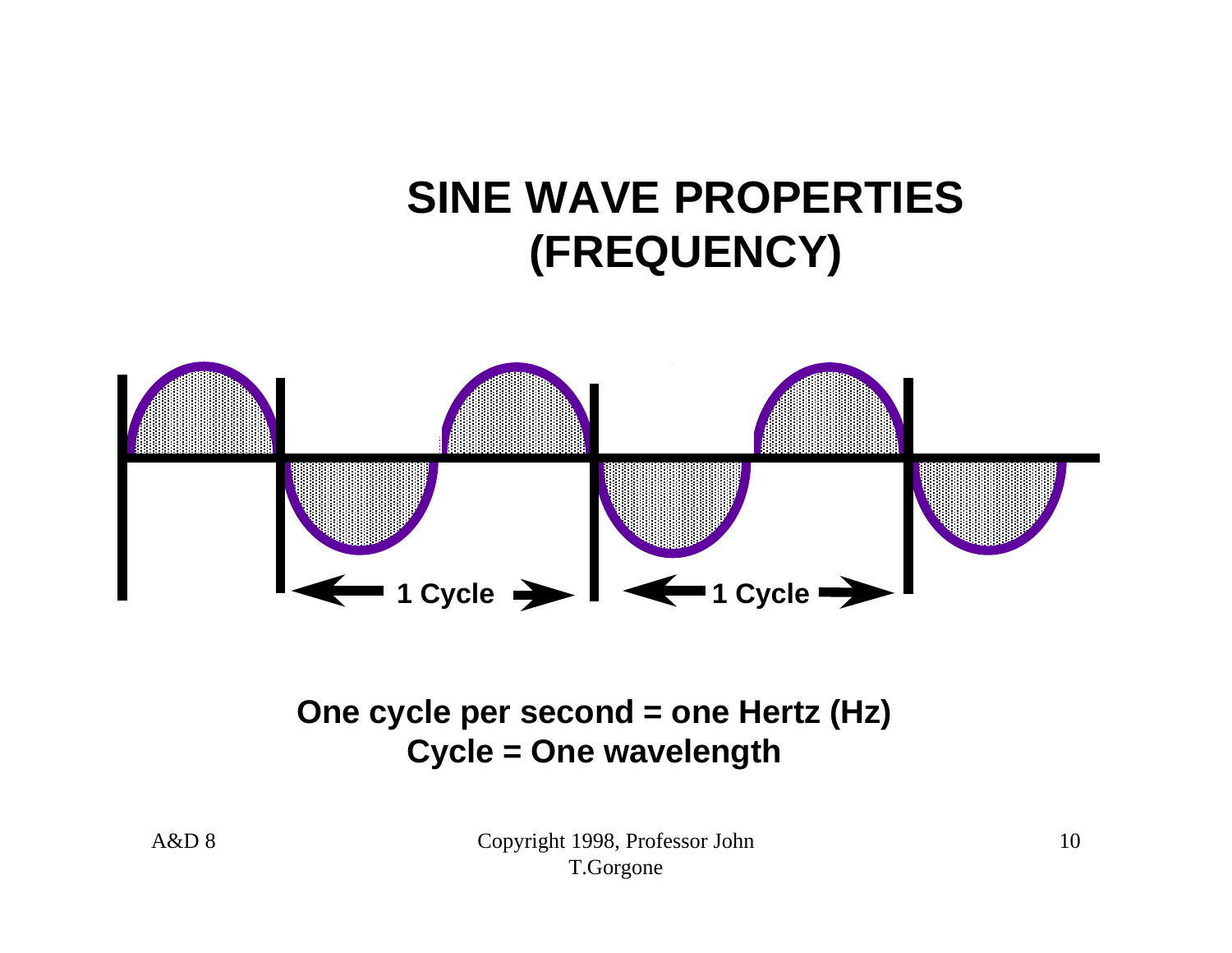#### **SINE WAVE PROPERTIES (PHASE)**



#### **Phase is the relative position within a cycle.**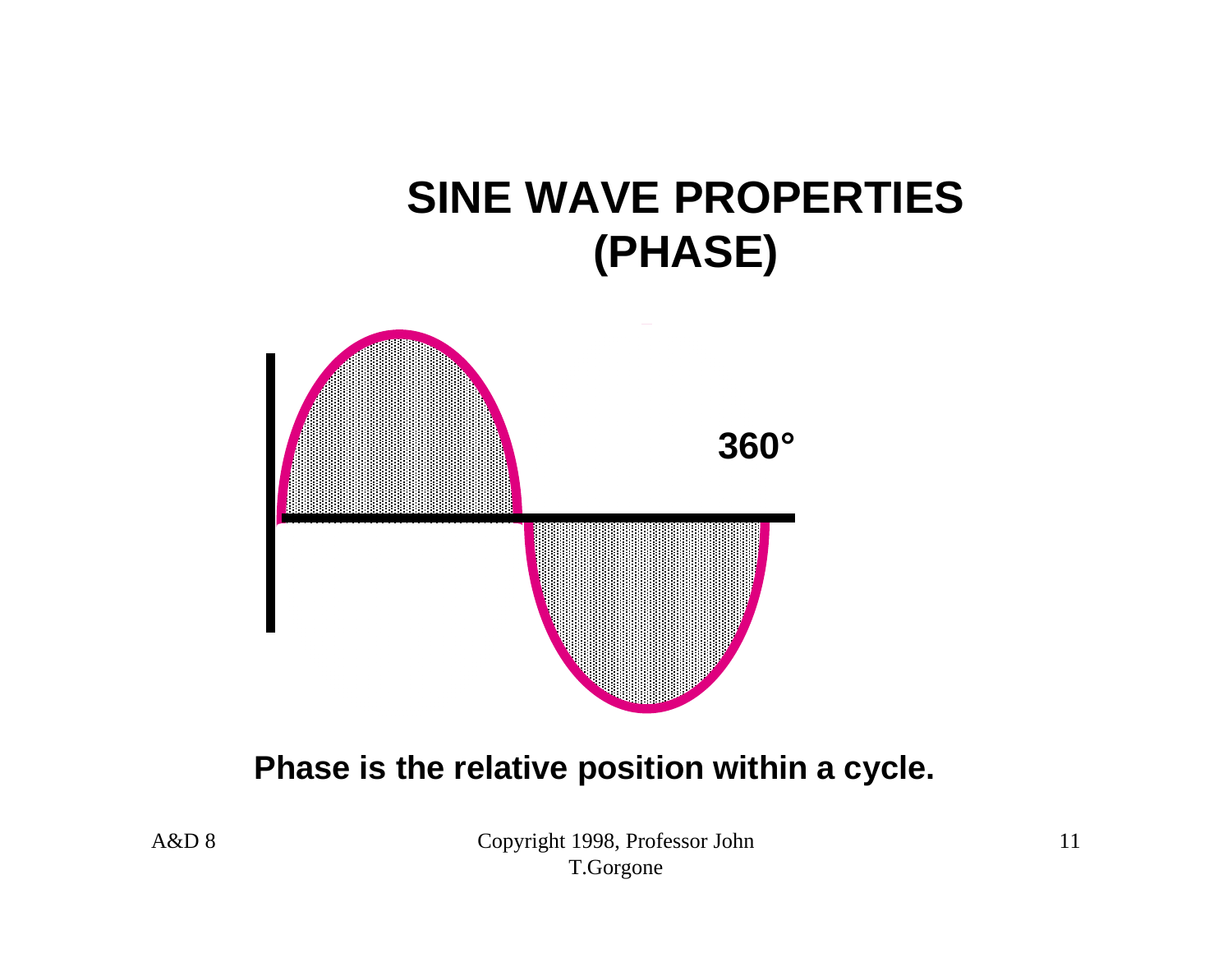#### **Use of Modems in Data Transmission**

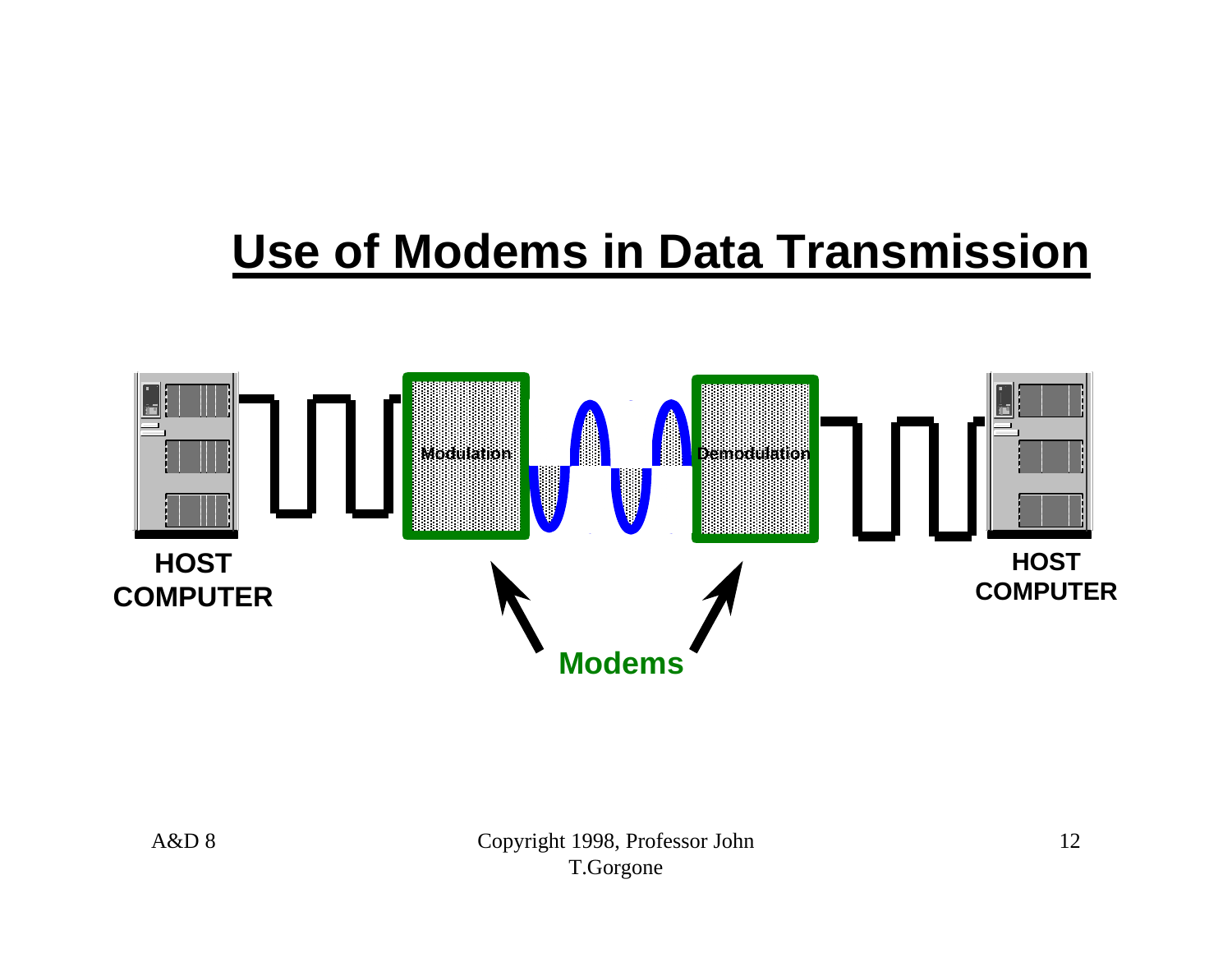# **MODULATION OF ANALOG SIGNALS**

**u** Use a signal appropriate to the channel: **"Carrier" (for telephone signal in 300-3400 Hz range) Add data to it - "Modulate" the signal**

**Convert: Digital to Analog >>>>> Modulation Analog to Digital >>>>> Demodulation**

**Function performed via modem (Modulator/Demodulator)**

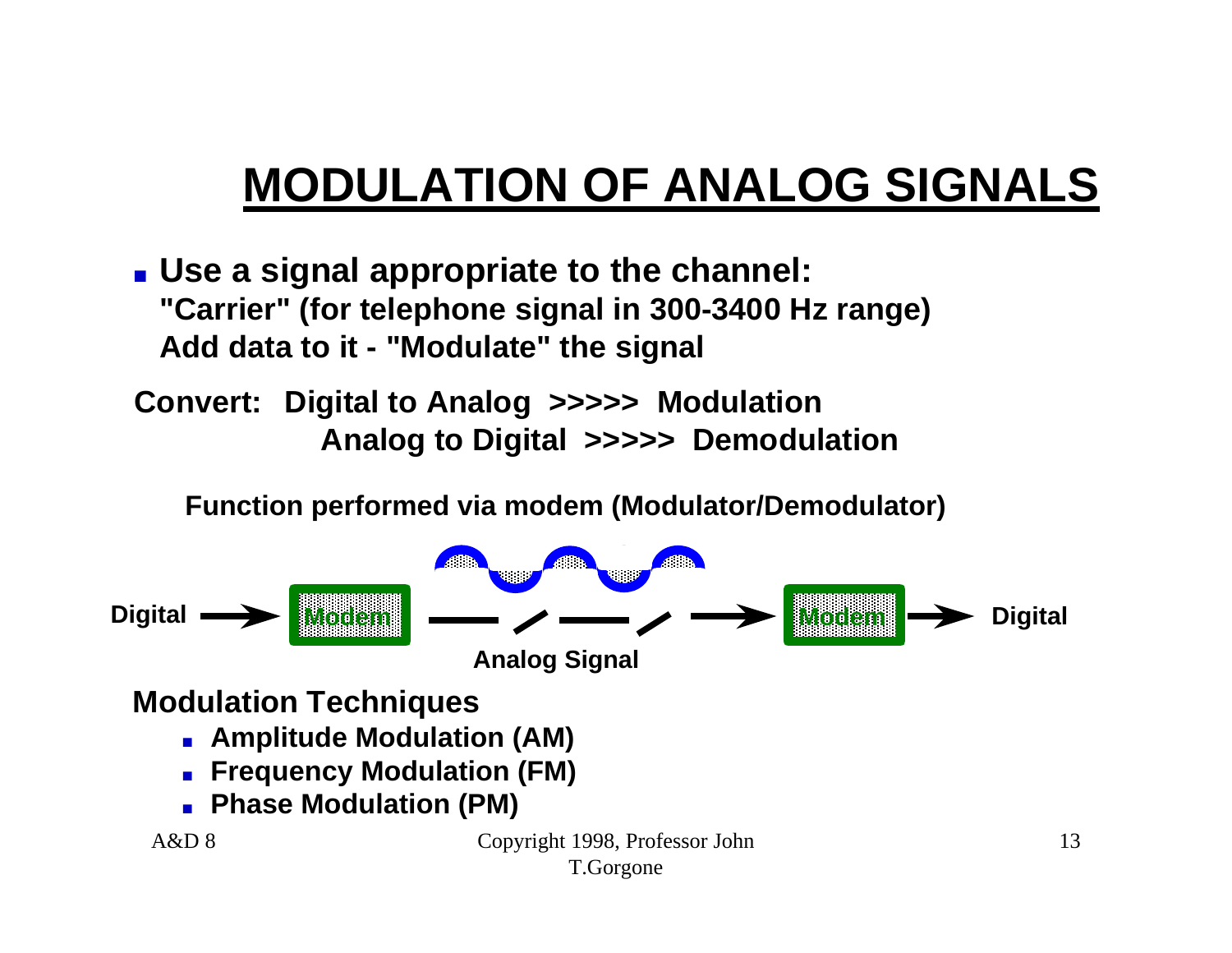# **DIGITAL vs. ANALOG TRANSMISSION**

*Problems with Digital (Baseband) Transmission*

<sup>n</sup> **Long distances - deterioration due to capacitance, resistance, and noise.**



**Need frequent repeaters (every 300M - 2KM) to regenerate the signal. Regenerated signal = original**

<sup>n</sup> **Accommodate the channel - Fit within the bandwidth of the channel (e.g., telephone system 300-3400Hz).**

#### *Problems with Analog Transmission*

<sup>n</sup> **Signal to noise ratio - Better over long distances but amplifiers cannot clean up signal in analog form.**

#### **Use Digital over short distances or with repeaters, use Analog where it is needed to fit the channel.**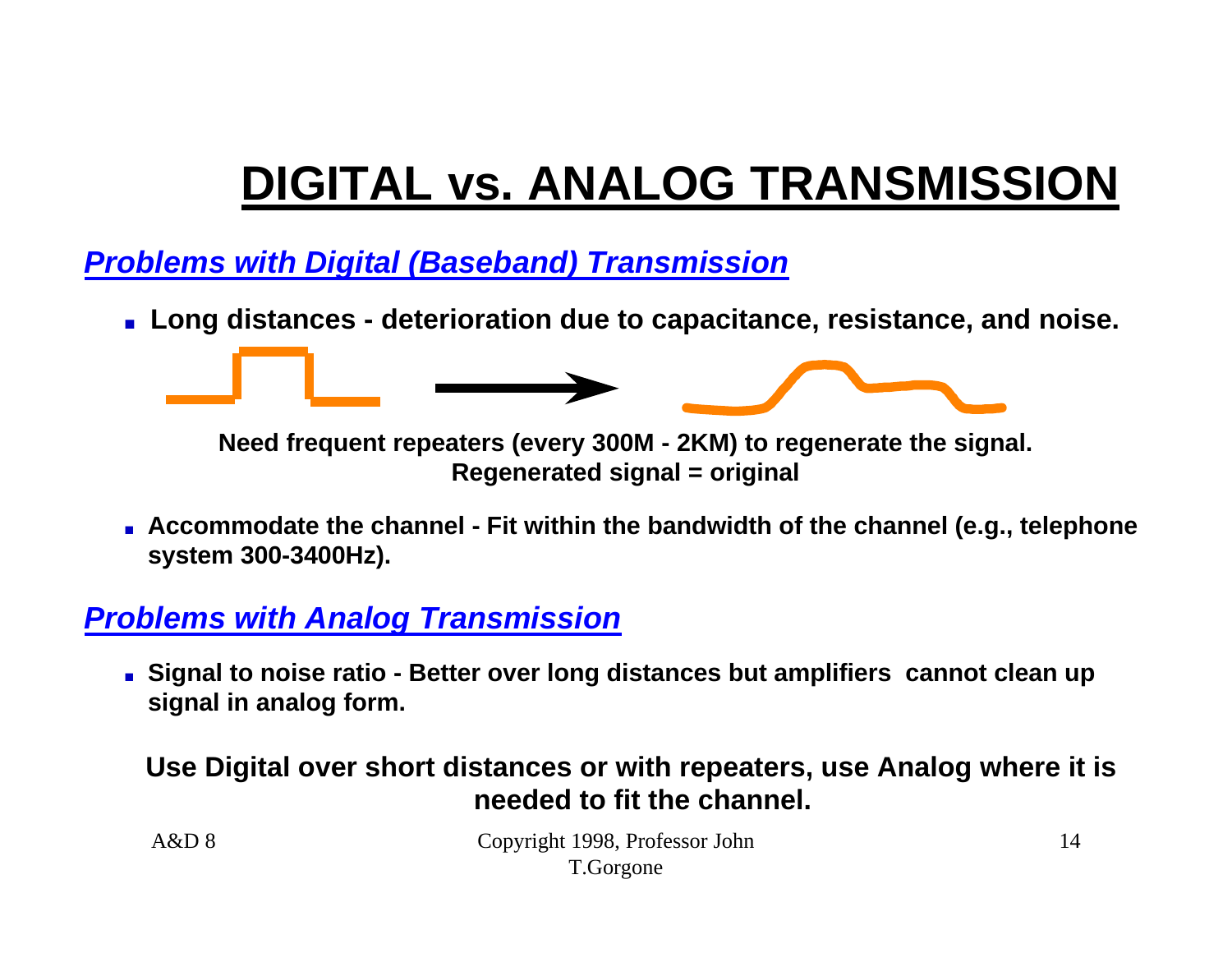# **Digital vs. Analog Transmission**

- **n** Digital signals can be transmitted in a manner that largely **overcomes the problems of noise.**
- **n** With digital transmission each repeater regenerates the **on/off pulses.**
- **Example 3 Fresh, new, clean pulses with the noise removed are reconstructed and sent on to the next repeater where the reconstruction process is performed again.**
- **n** Another advantage of digital transmission is the digital **signals are already in an appropriate form for computer processing.**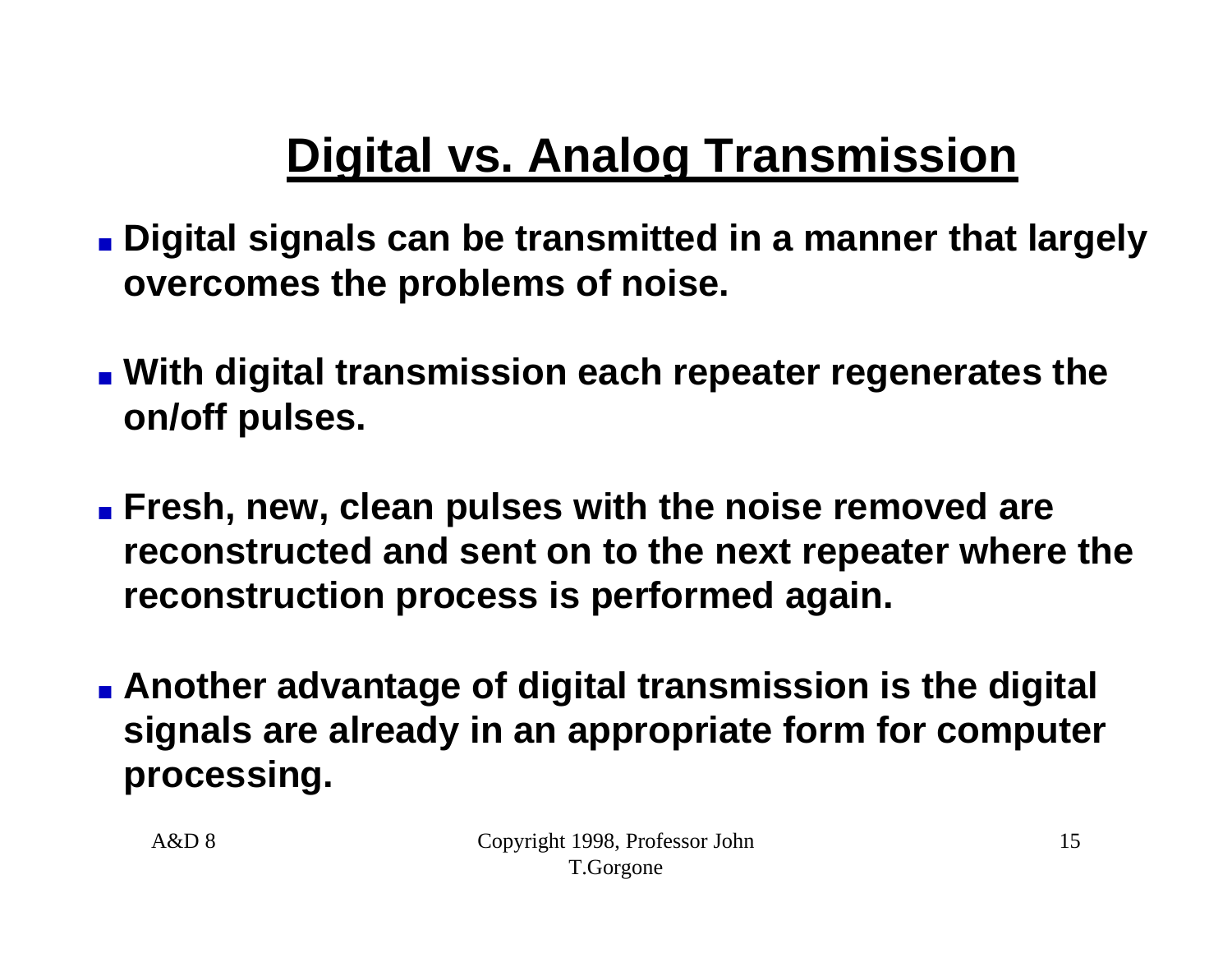# **Digital vs. Analog Transmission** *(continued)*

**Exagger 1 A** disadvantage of digital transmission is that the original **analog signal can never be reproduced exactly because the input analog signal must be quantized. That is, it must be represented by a limited set of specific discrete values.**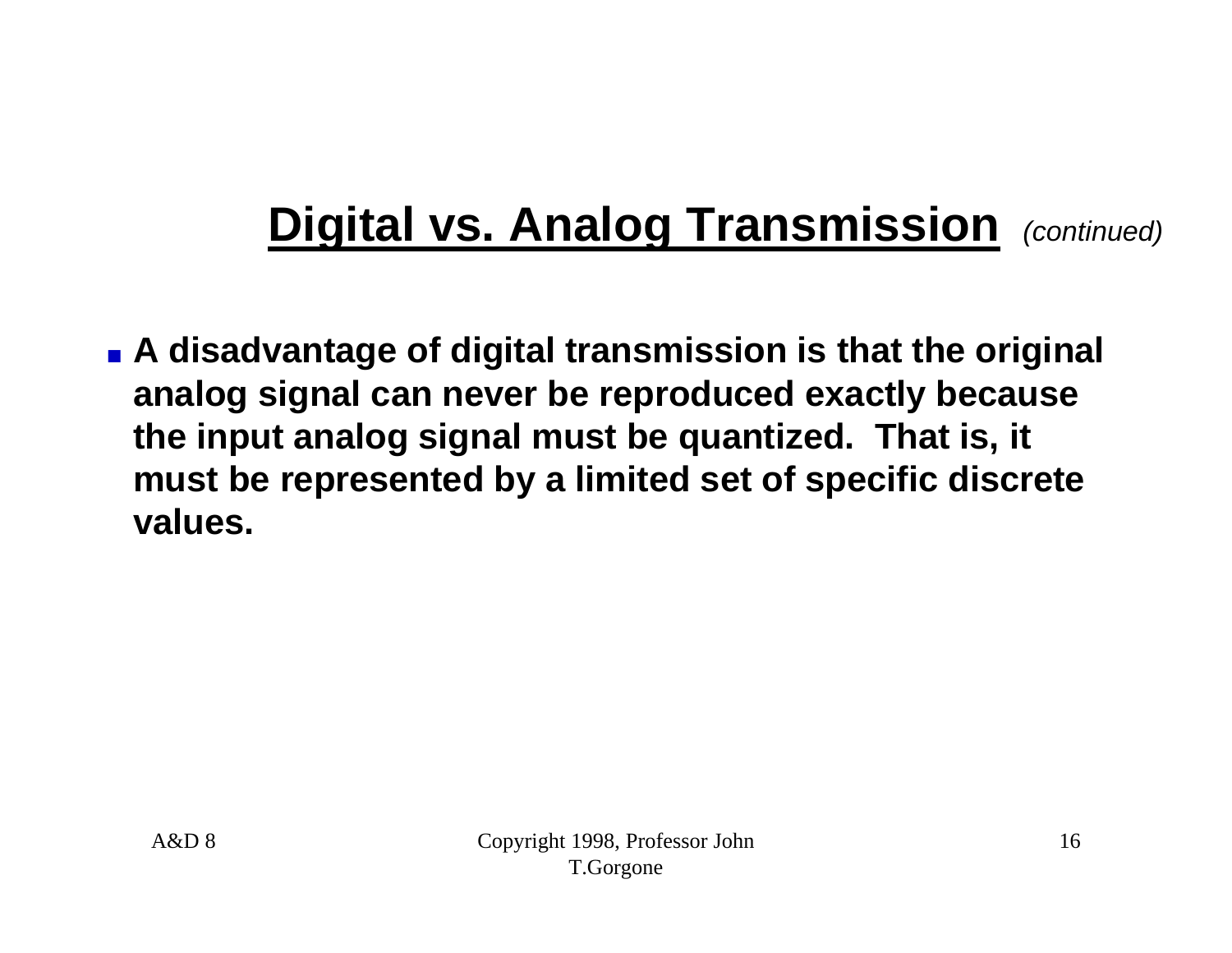# **Digital vs. Analog Transmission** *(continued)*

**Example 2 Analog information such as a human voice needs to be converted to digital form before it can be transmitted over a digital channel.**

**This conversion is performed by a device called a CODEC (from Coder/Decoder).**

**Any analog data- - sound, heat, light, TV pictures, color photographs - - can be digitized into a bit stream and transmitted over a digital channel.**

**The most common technique used today to transmit analog signals in digital form is called pulse code modulation (PCM).**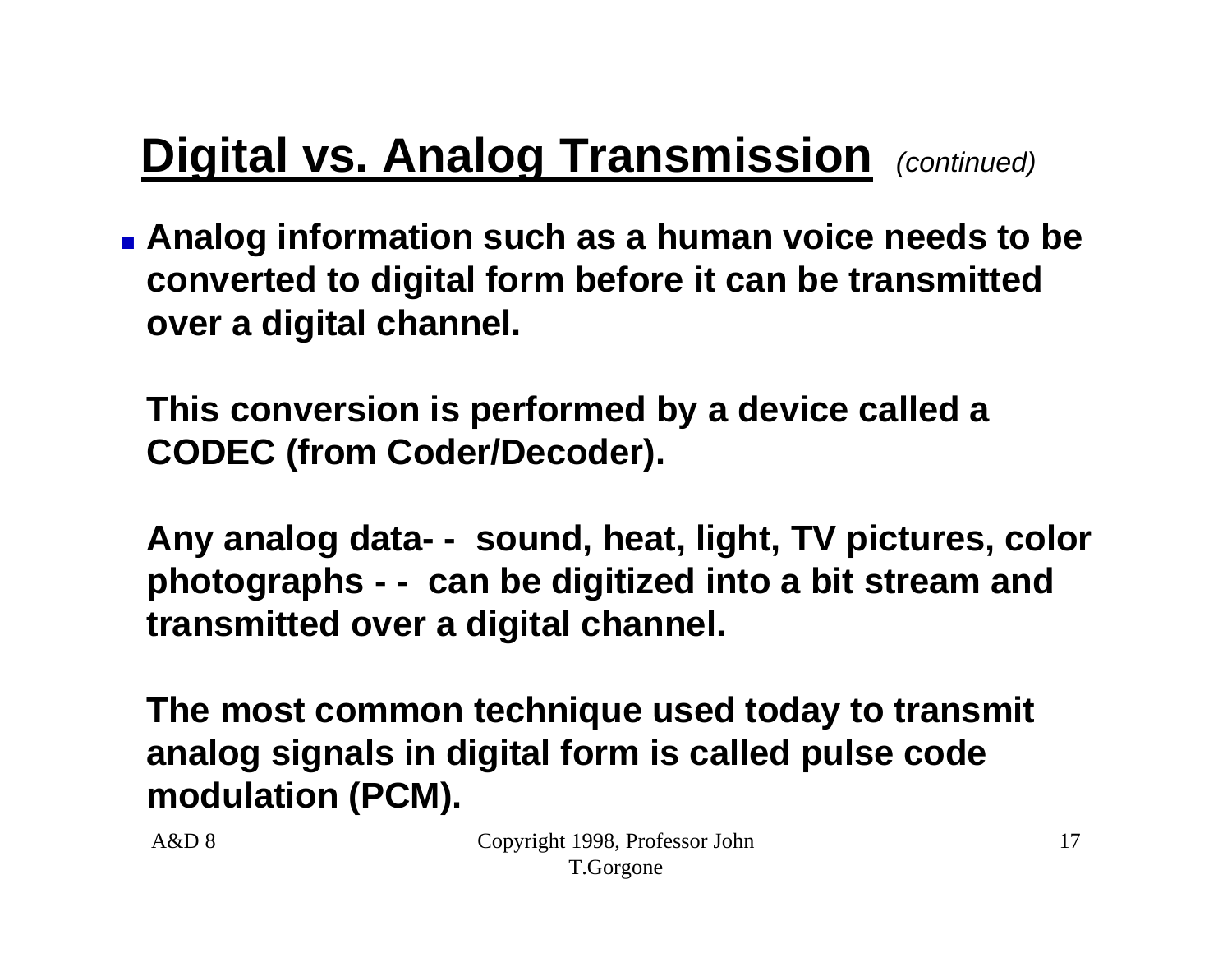### **ANALOG AND DIGITAL SIGNALING OF ANALOG AND DIGITAL DATA**

*Analog Signals -* **Represent data with continuously varying** 

**electromagnetic wave.**

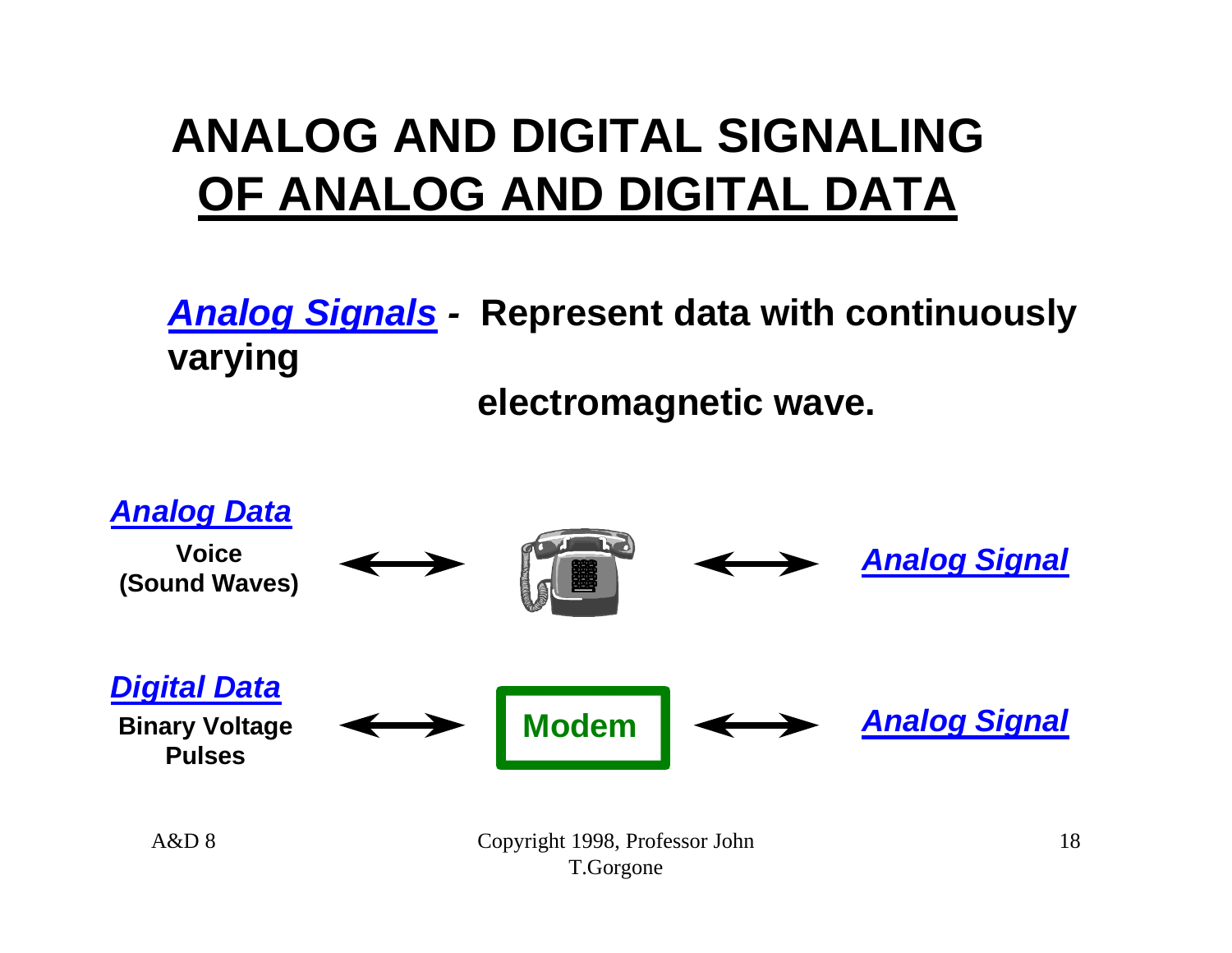### **ANALOG AND DIGITAL SIGNALING OF ANALOG AND DIGITAL DATA**

*Digital Signals* **- Represent data with sequence of voltage pulses.**

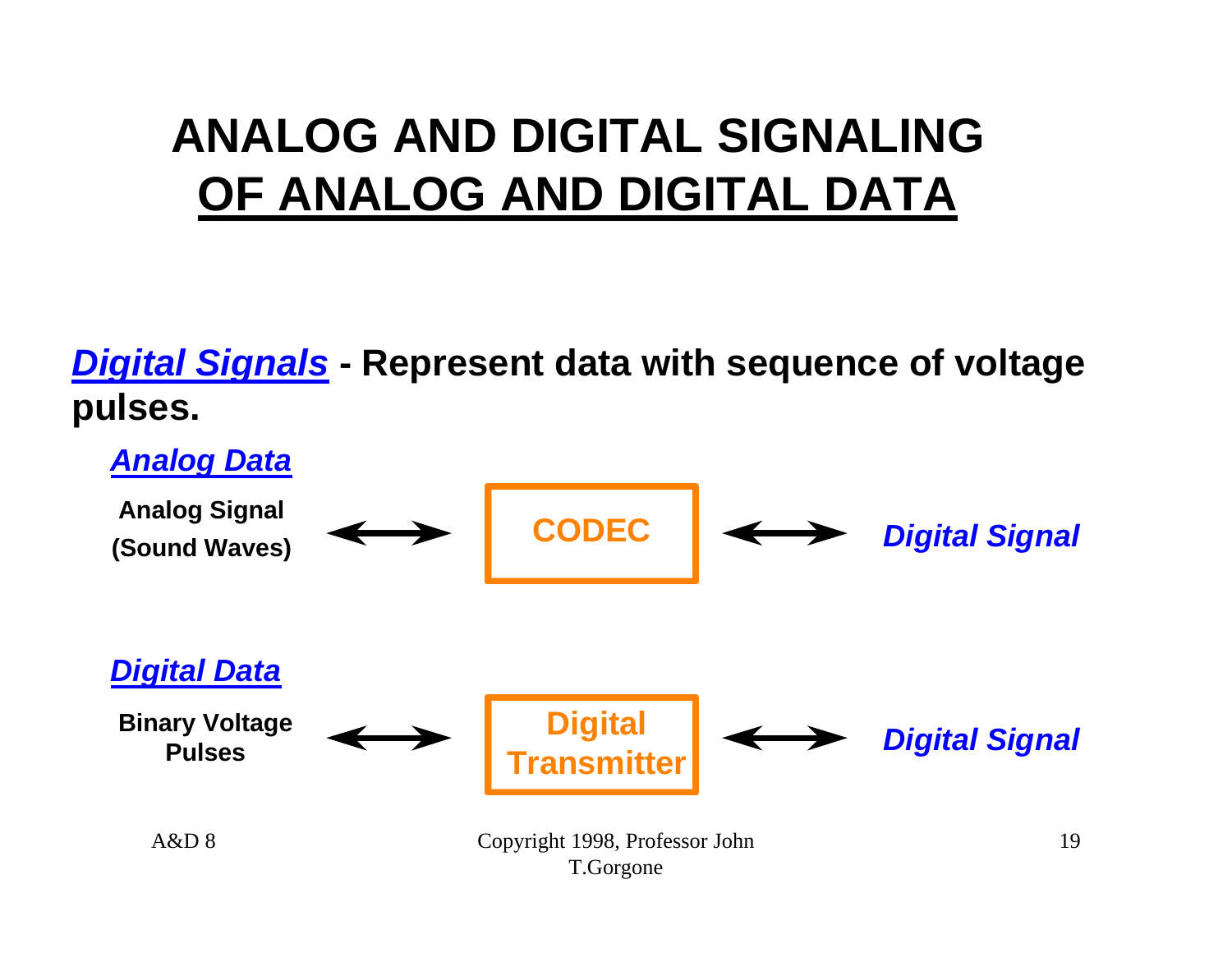#### **Why has the use of Analog Transmission dropped while Digital Transmission increased?**

– *Digital Technology:* **The advent of large scale integration (LSI) and very large scale integration (VLSI) technology have caused a drop in cost. Analog transmission has not shown a similar drop.** *Data Integrity:* **With the use of repeaters rather than amplifiers, the effects of noise and other signal impairments are not cumulative. Thus we can transmit longer distances and over less expensive lines while maintaining the data integrity.**

*Capacity Utilization:* **It has become very economical to build transmission links of very high bandwidth, including satellite and fiber optics. The high degree of multiplexing needed to utilize this capacity is more easily achieved with digital rather than analog techniques.** *Security and Privacy:* **Encryption techniques can be readily applied to digital data and analog data that have been digitized.**

*Integration:* **By treating both digital and analog data digitally, both signals have the same form and can be treated economically.**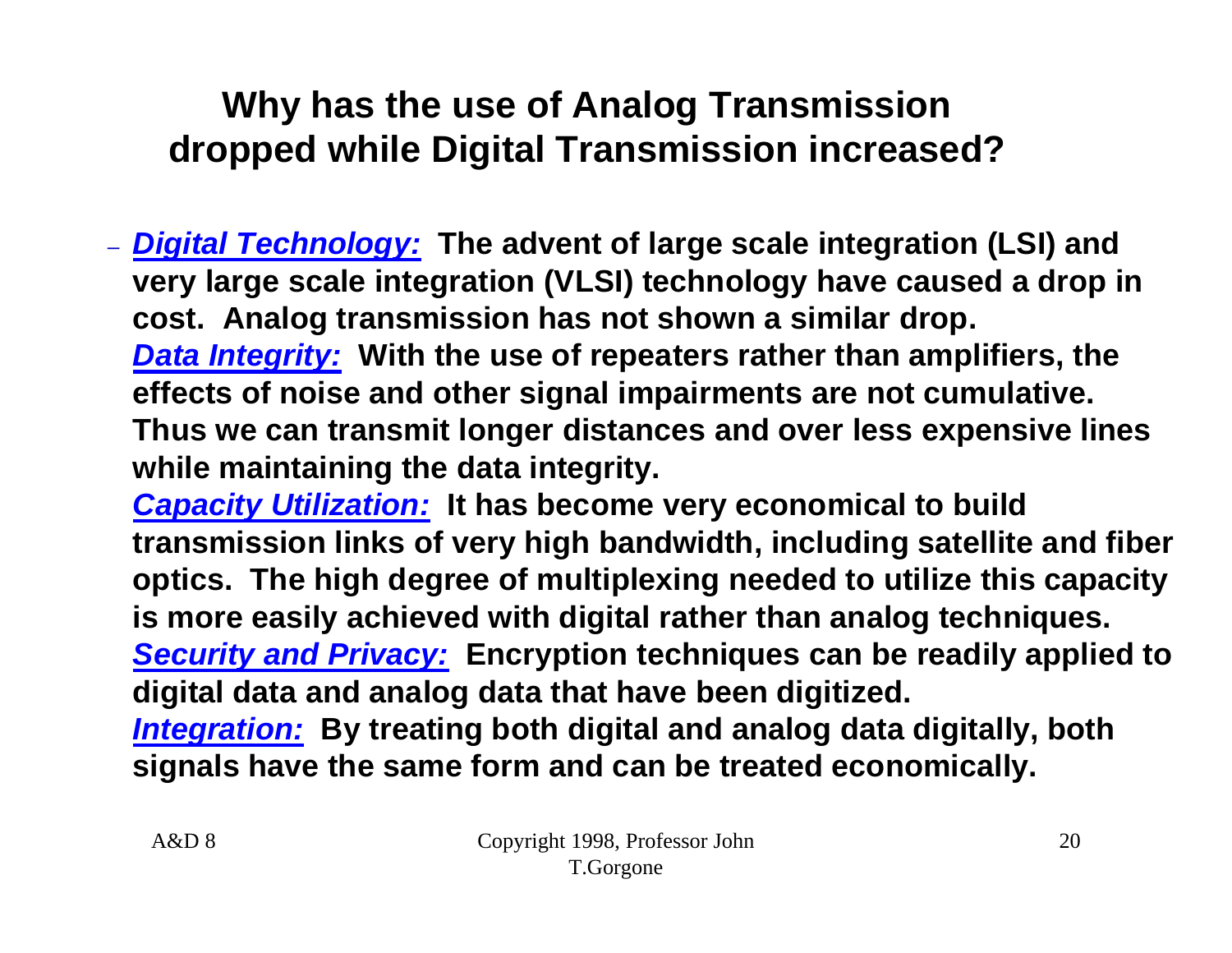- **Example 20 Intermation is presented in binary form over an analog channel requires a process called modulation.**
- **Nhen no information is being passed, a steady alternating current of constant amplitude and frequency called a carrier signal is present.**
- **n** Some characteristics of the carrier current must **be altered to represent bits of information.**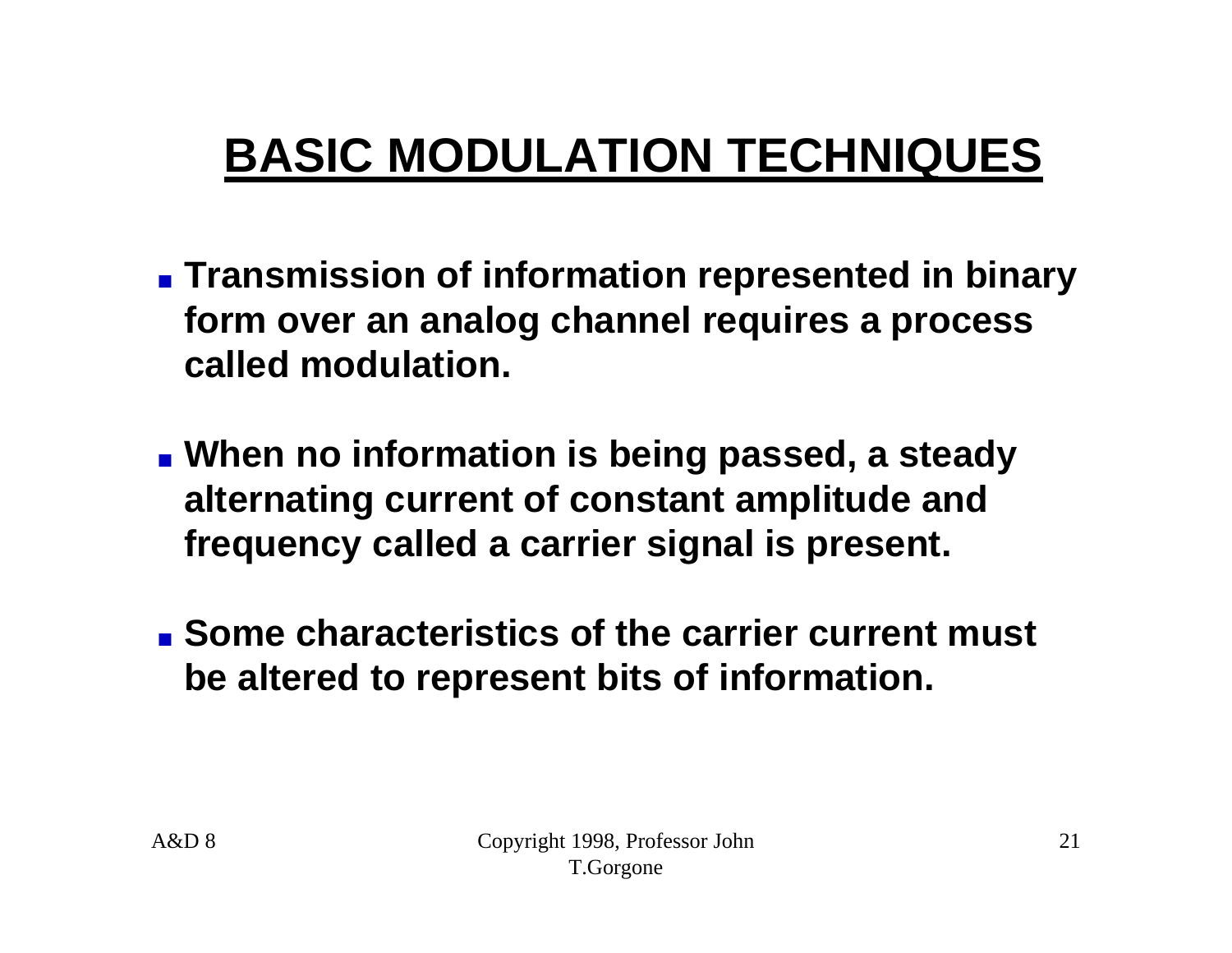#### **SIGNAL MODULATION**

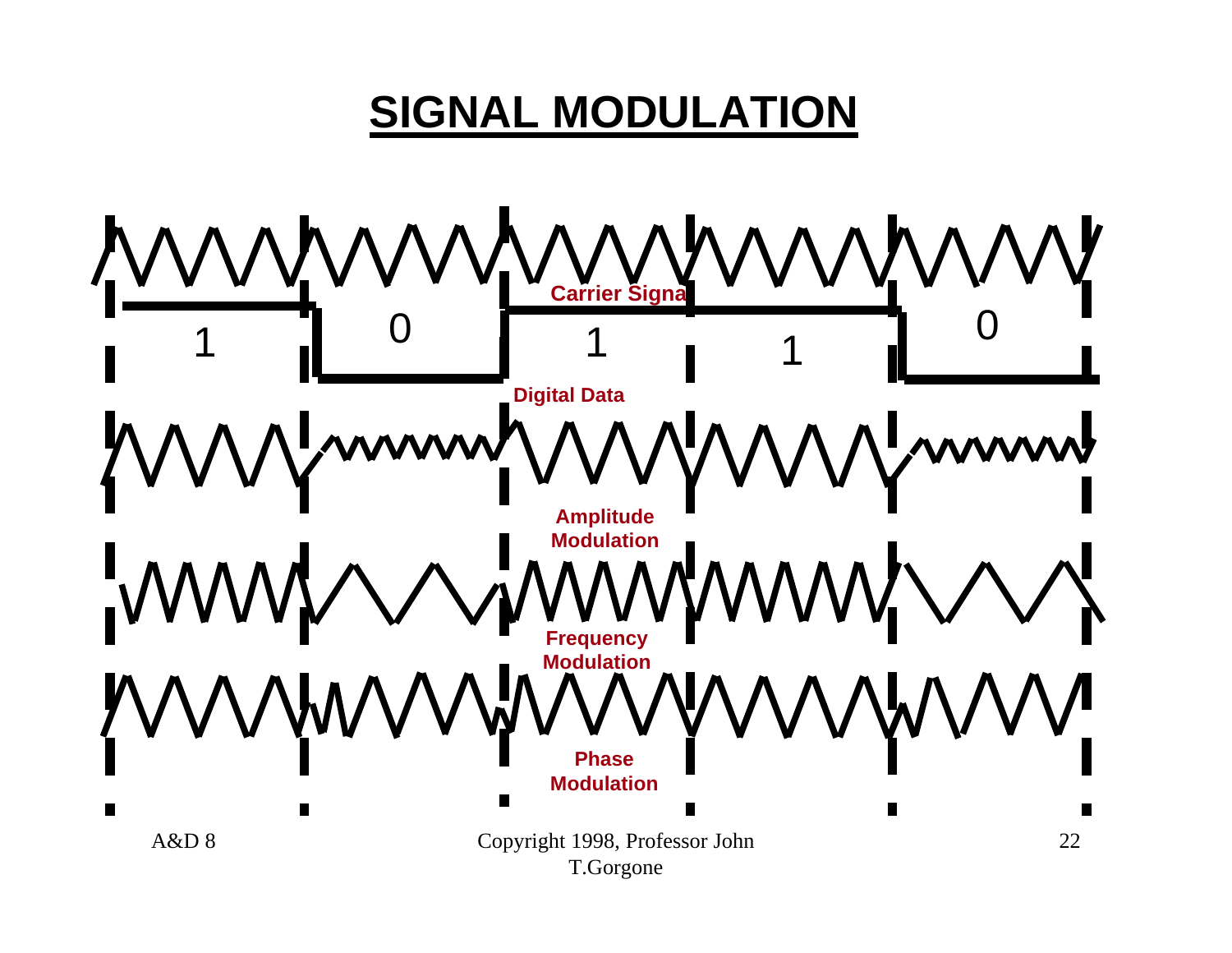# **Modem**  $\begin{pmatrix} 1 & 1 & 1 \\ 1 & 1 & 1 \end{pmatrix}$   $\begin{pmatrix} 1 & 1 & 1 \\ 1 & 1 & 1 \end{pmatrix}$   $\begin{pmatrix} 1 & 1 & 1 \\ 1 & 1 & 1 \end{pmatrix}$   $\begin{pmatrix} 1 & 1 & 1 \\ 1 & 1 & 1 \end{pmatrix}$   $\begin{pmatrix} 1 & 1 & 1 \\ 1 & 1 & 1 \end{pmatrix}$ **1 0 1 1 0 1 1 0 1 0 1 1 0 1 1 0 1 0 1 1 0 1 1 0**

**n** *AMPLITUDE* modulation (AM) converts digital data to analog **signals using a single frequency carrier signal. A high amplitude wave denotes a binary 1 and a low amplitude wave denotes a binary 0.**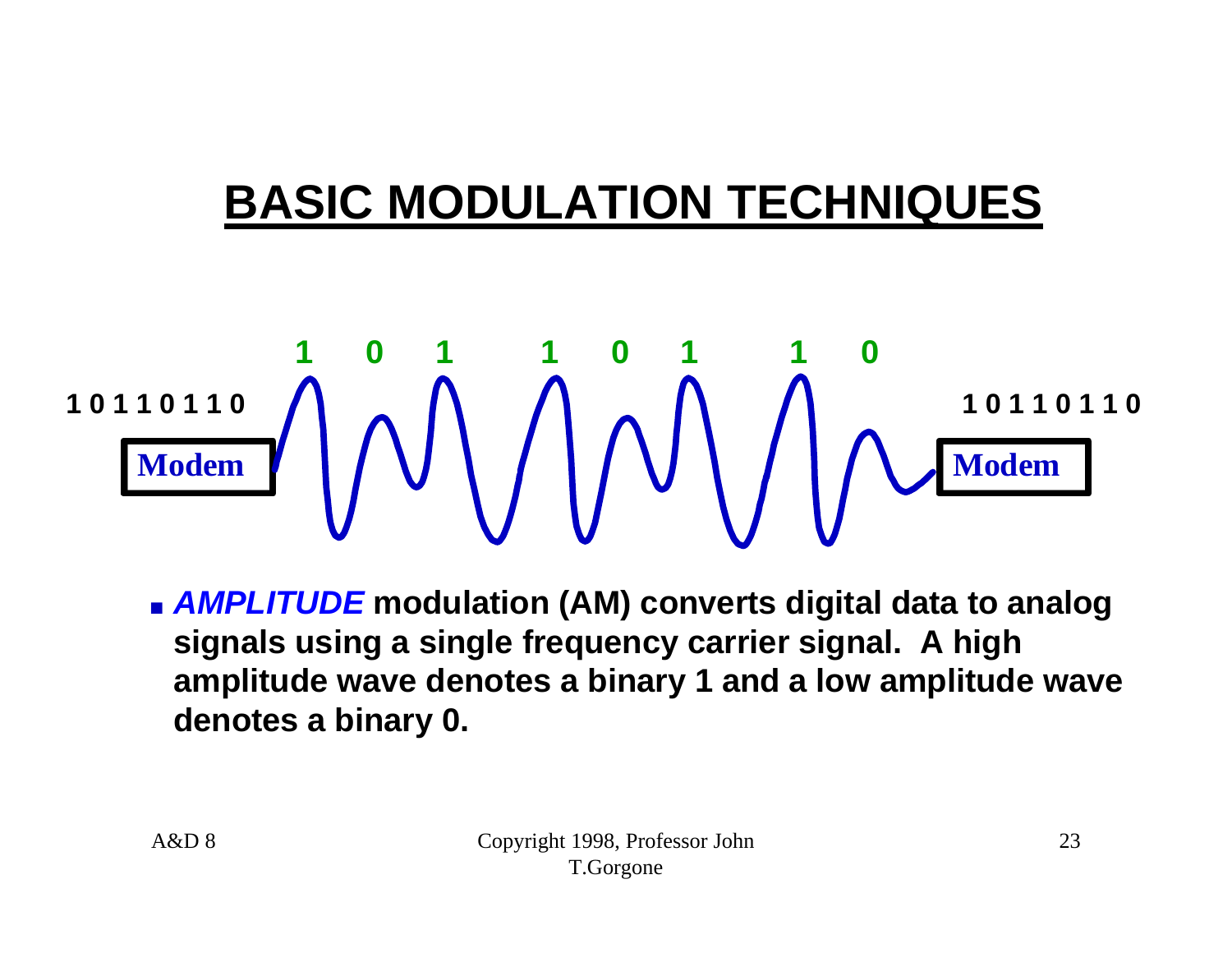# Modem **Modem Modem Modem Modem Modem Modem 1 0 1 1 0 1 1 0 1 0 1 1 0 1 1 0 1 0 1 1 0 1 1 0**

**n FREQUENCY** shift keying (FSK) uses a constant **amplitude carrier signal and two frequencies to distinguish between 1 and 0.**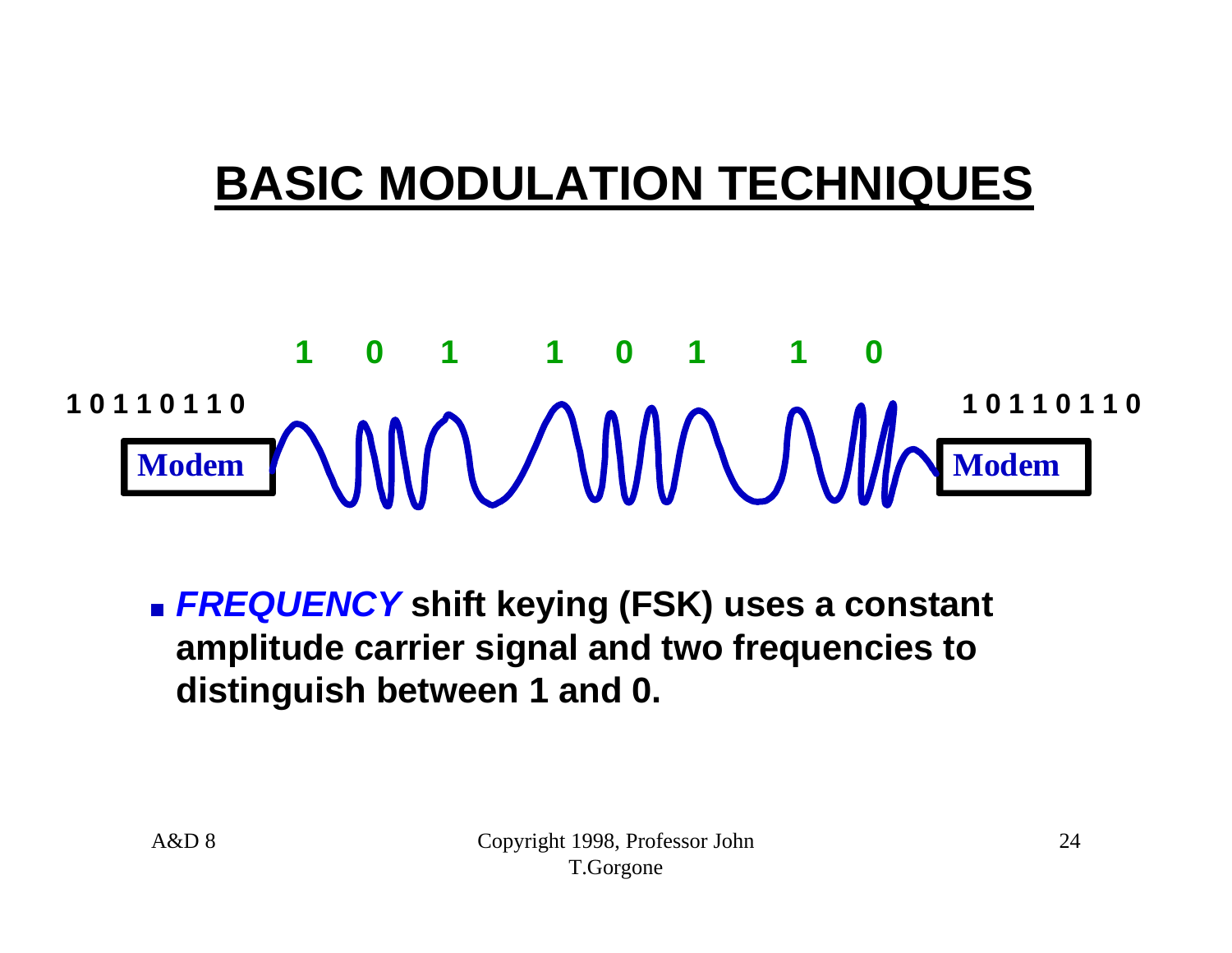

**n PHASE** shift keying (PSK) uses a phase shift at **transition points in the carrier frequency to represent 1 or 0.**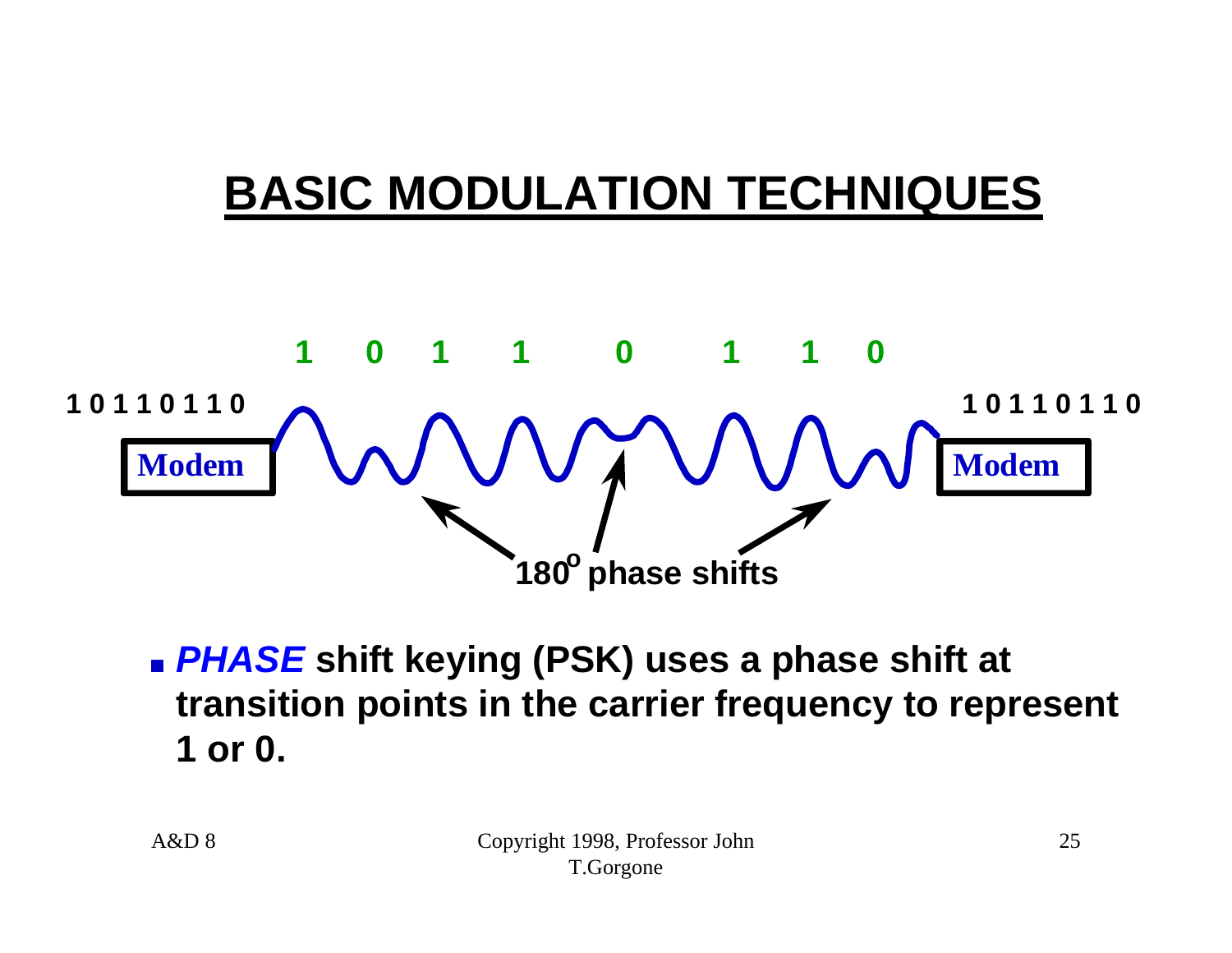$$
\begin{array}{c|c}\n10110110 & 10 \\
\hline\n \text{Modern} & \text{Moden}\n\end{array}\n\qquad\n\begin{array}{c}\n11 & 01 & 10 \\
\hline\n \text{Modem} & \text{Modem}\n\end{array}
$$

**n** DIFFERENTIAL phase shift keying (DPSK) uses **different phase shifts to represent four possible combinations of 0 and 1 bits. In the example, 45 degrees represents 00, 135 degrees stands for 01, 225 degrees for 11, and 315 degrees for 10. The pairs of bits are called dibits.**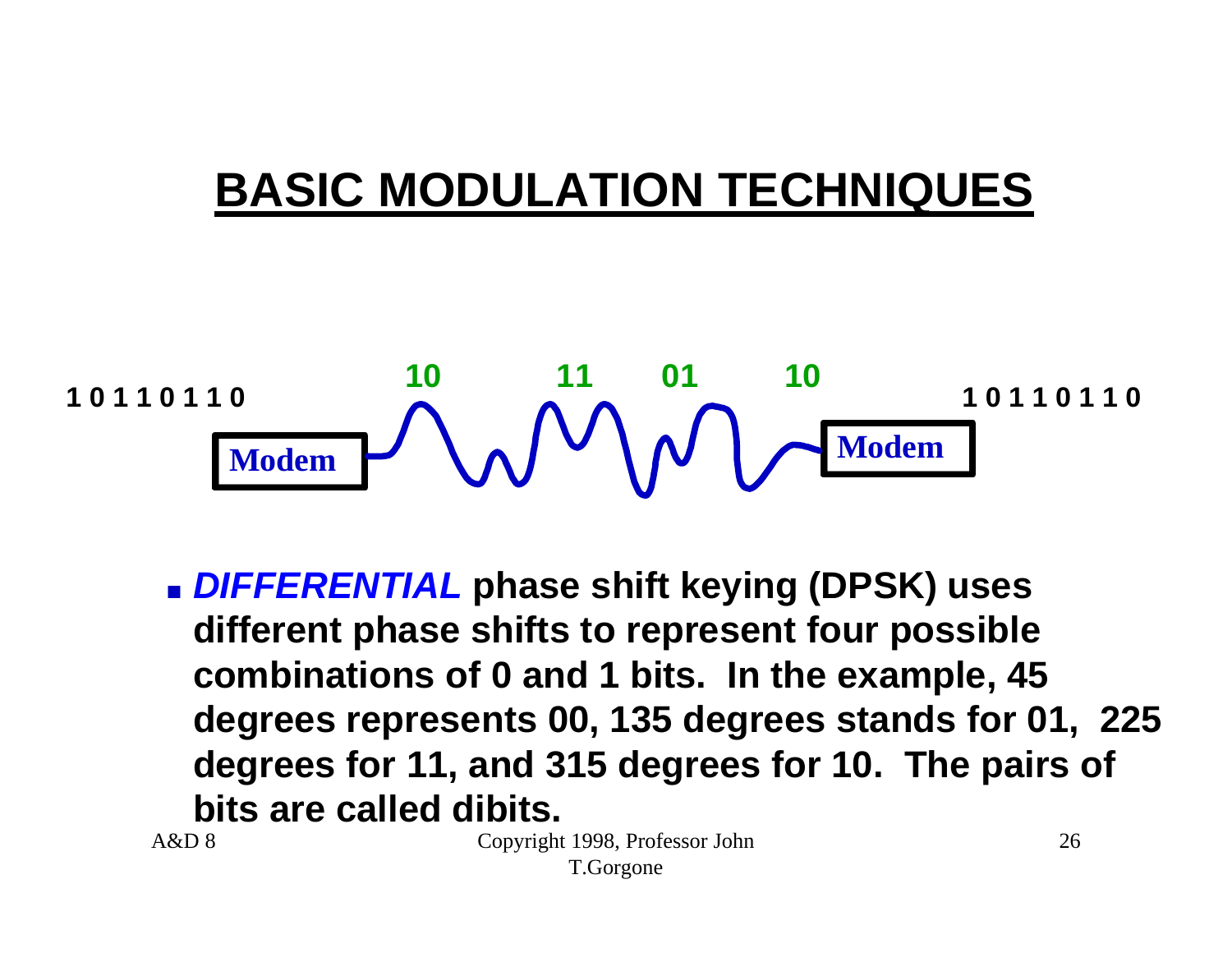#### **THE PROCESS OF CHANGING THE CARRIER SIGNAL IS CALLED** *MODULATION*

- **n** The number of carrier signal changes per second is called **the** *Line Signaling Rate* **and is measured in** *Baud***. Thus, 2400 baud means 2400 carrier signal changes per second.**
- **The communications equipment in which modulation is performed is called a** *Modem* **(MOdulate/DEModulate).**
- **Example 1 There are four common modulation techniques:** 
	- **Amplitude**
	- **Phase shift keying**
	- **Frequency shift keying**
	- **Differential phase shift keying**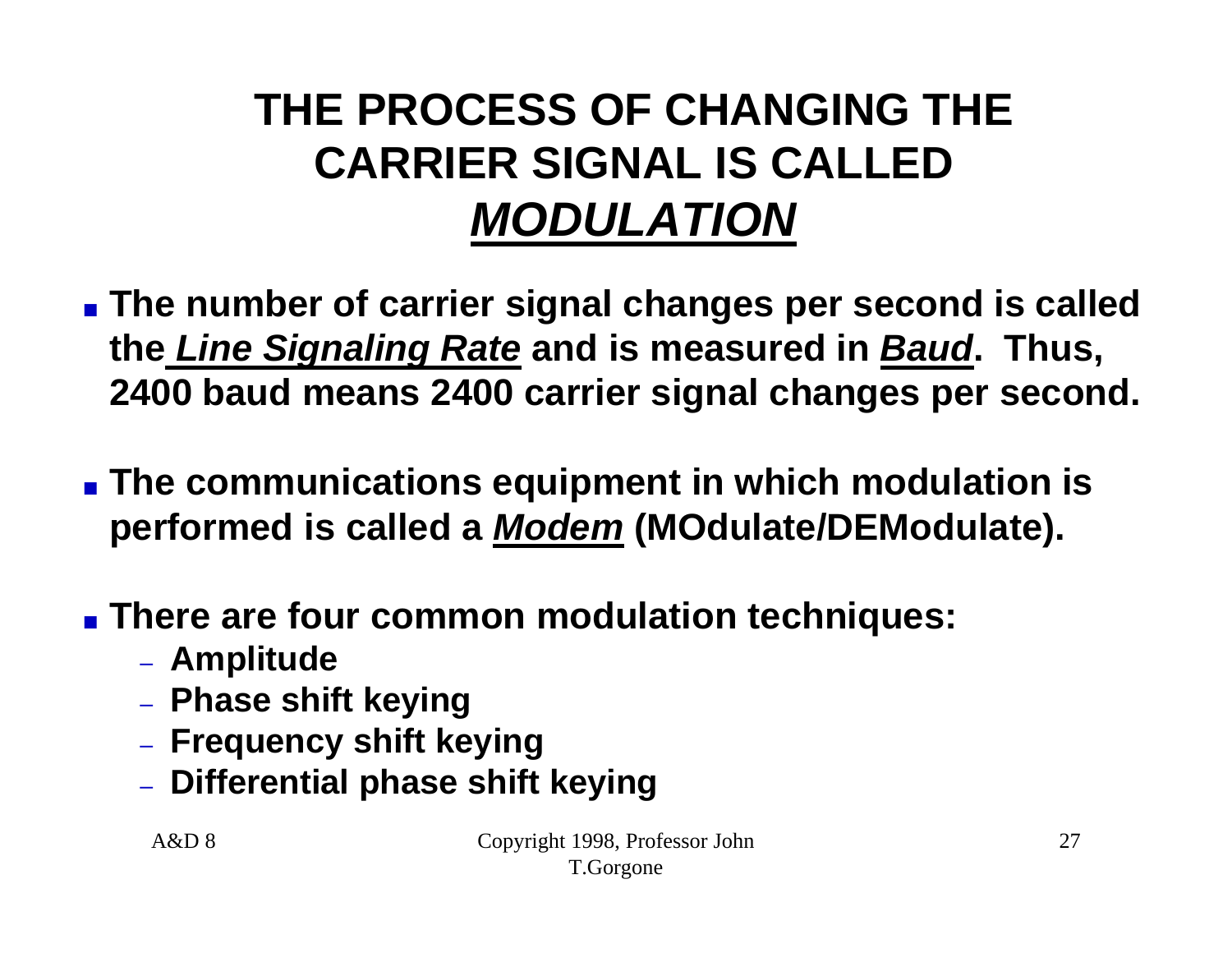# **AMPLITUDE MODULATION (***AM***):**

- **Naries the amplitude of the signal to transmit information.**
- **A constant frequency is used with a high amplitude wave representing 1 and a low amplitude wave representing 0.**
- **u** Use of four amplitude levels allows four combinations **of two bits (00, 10, 01, 11) to be sent with a single change in signal.**
- A&D 8 **Othrden** 28 **Examplitude Modulation is seldom used without other forms of modulation because the signals it produces are susceptible to noise, and it takes a long time (relative to other modulation techniques) to sample the**

**signal.**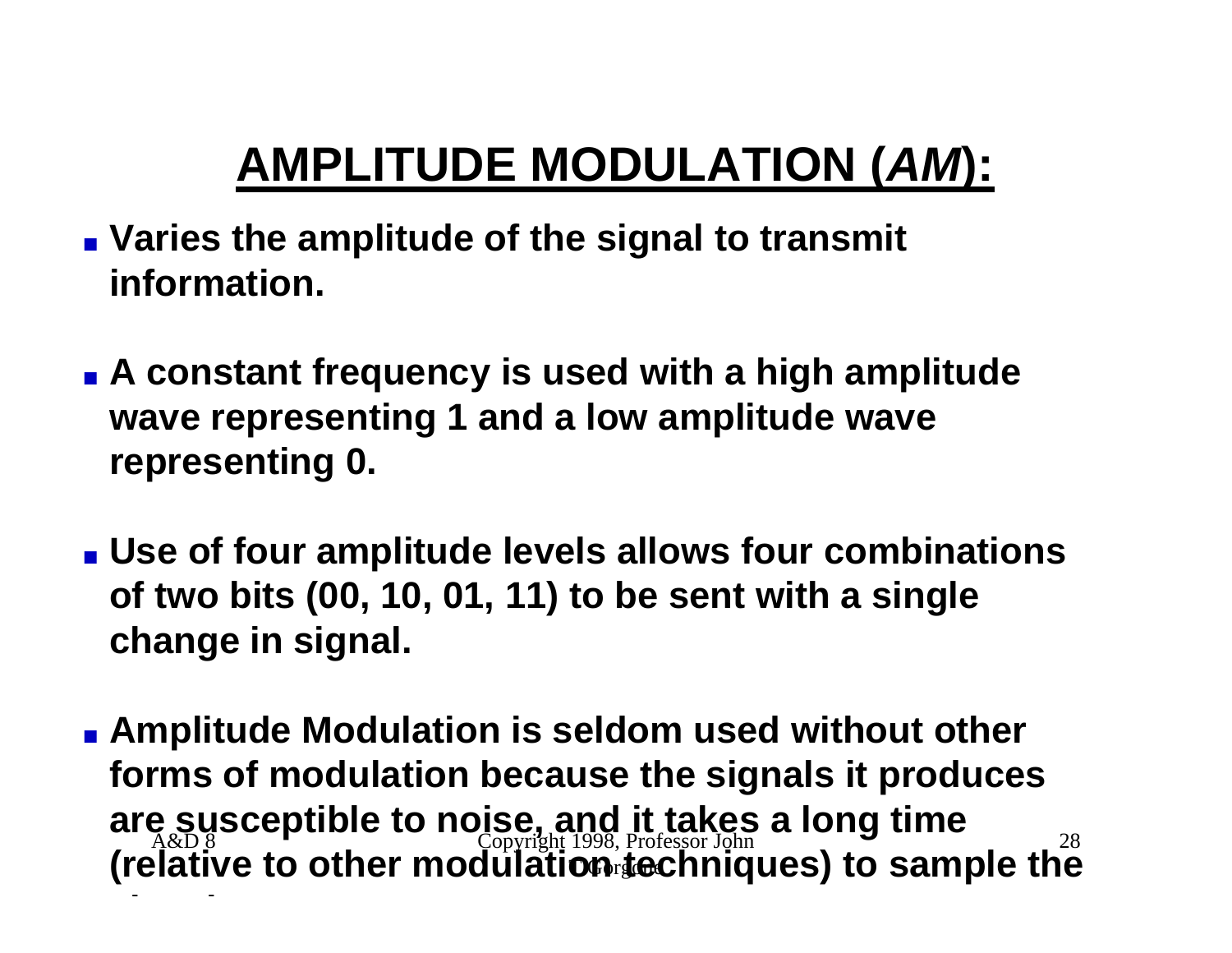# **FREQUENCY SHIFT KEYING MODULATION (***FSK***)**

- **Example 1 A constant amplitude signal is modulated between two frequencies to represent 0 and 1.**
- **EXA modulation is less affected by noise on the transmission lines than is amplitude modulation.**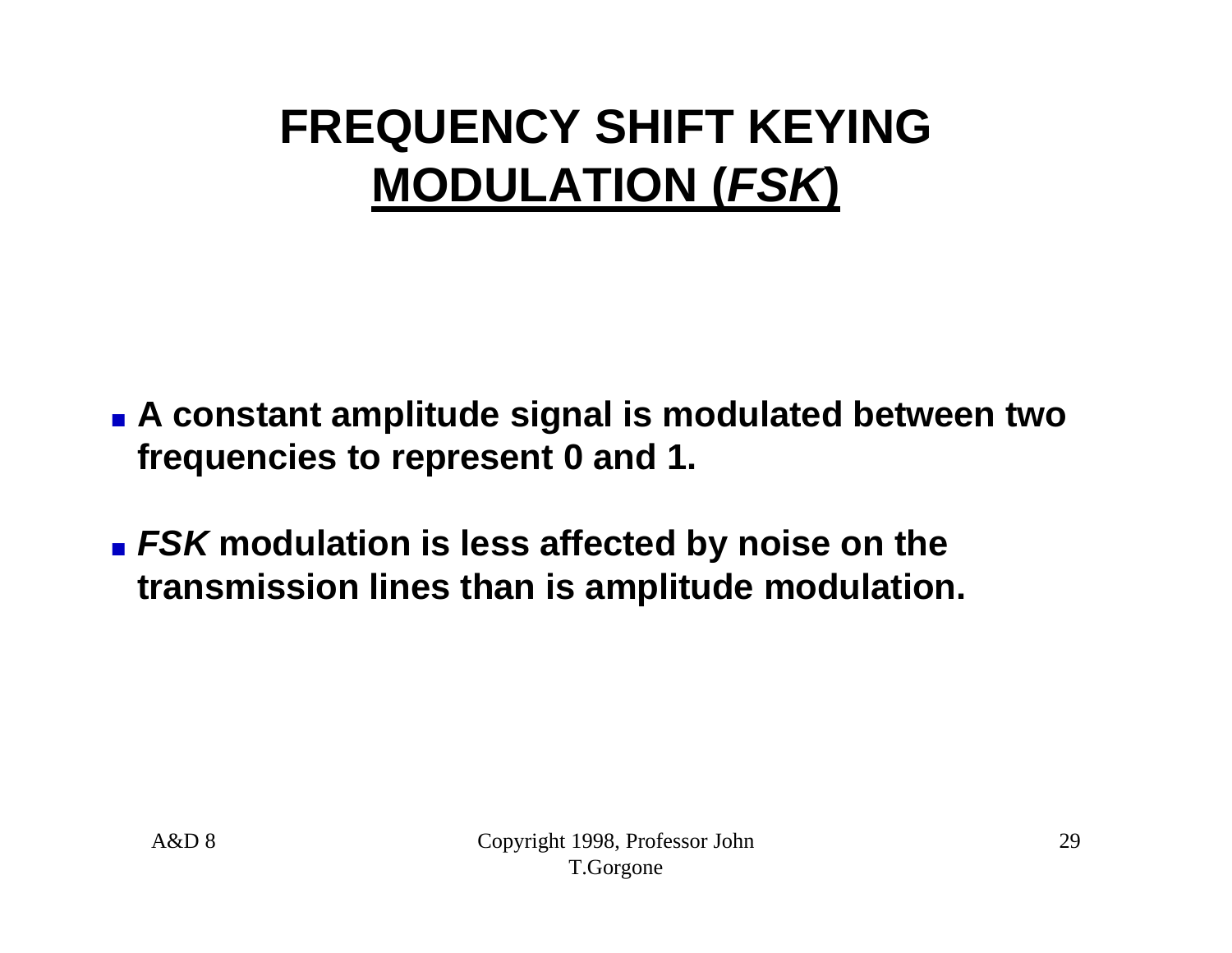# **PHASE SHIFT KEYING (***PSK***)**

- **n** *PSK* uses a phase shift at transition points in the **carrier signal to represent 0's and 1's.**
- <sup>n</sup> **Phase is the measure of relative time that the sine wave crosses through zero amplitude. Just at the time the carrier signal is crossing zero it is shifted one-half cycle. So instead of continuing to increase in positive value, the signal repeats the 0 to maximum negative value cycle.**
- A&D 8 Copyright 1998, Professor John T.Gorgone **transmission above 2000 bps.**30 **n** *PSK* is affected even less by noise than frequency shift **keying (***FSK***) and is used for higher speed**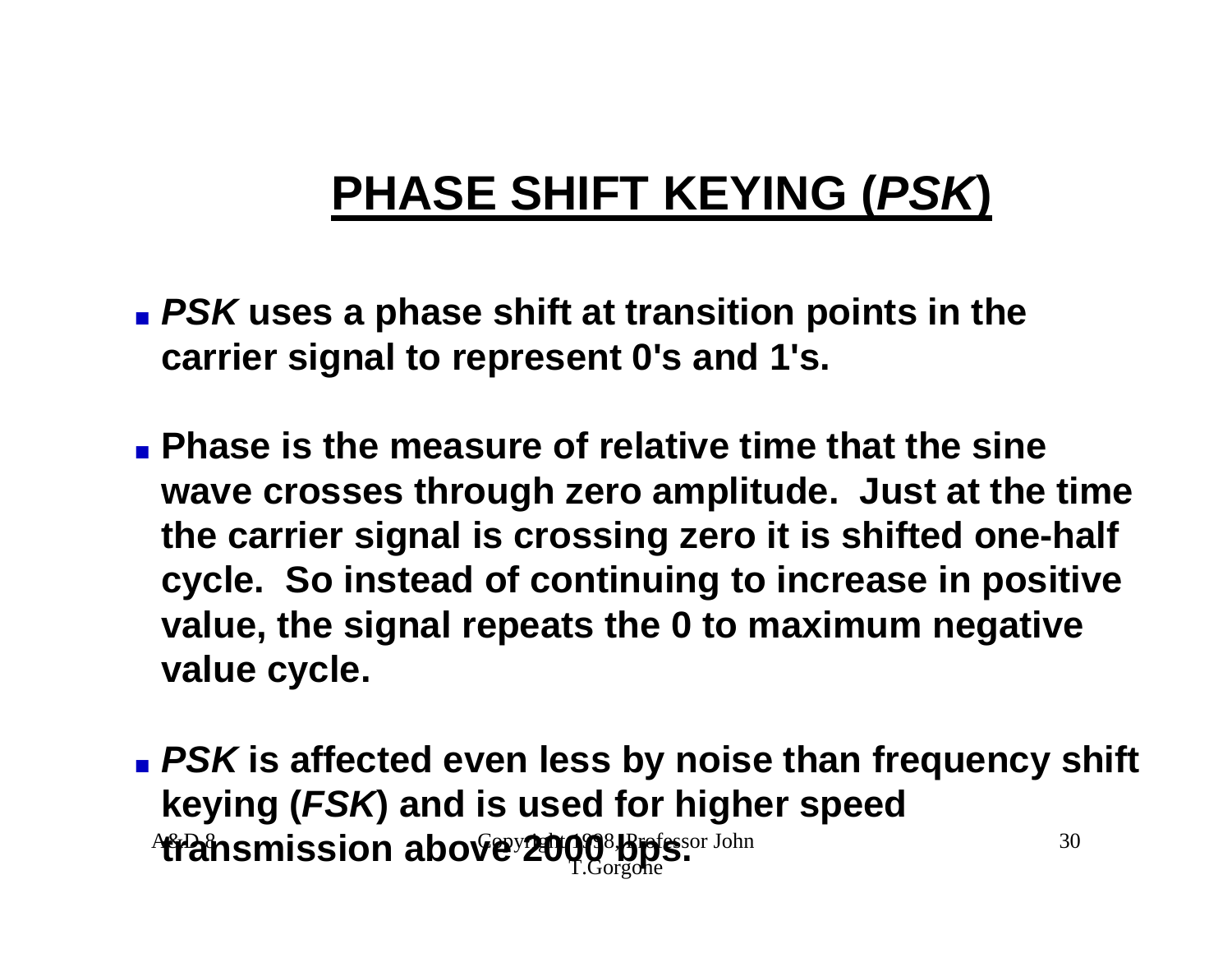# **DIFFERENTIAL PHASE SHIFT KEYING (***DPSK)*

- **n** DPSK uses different phase shifts to represent different **combination of bits.**
- **n To represent the four dibits (00, 10, 11) four phase shifts are required.**
- **By sending dibits instead of single bits over the same carrier signal,** *DPSK* **modems can achieve higher transfer rates.**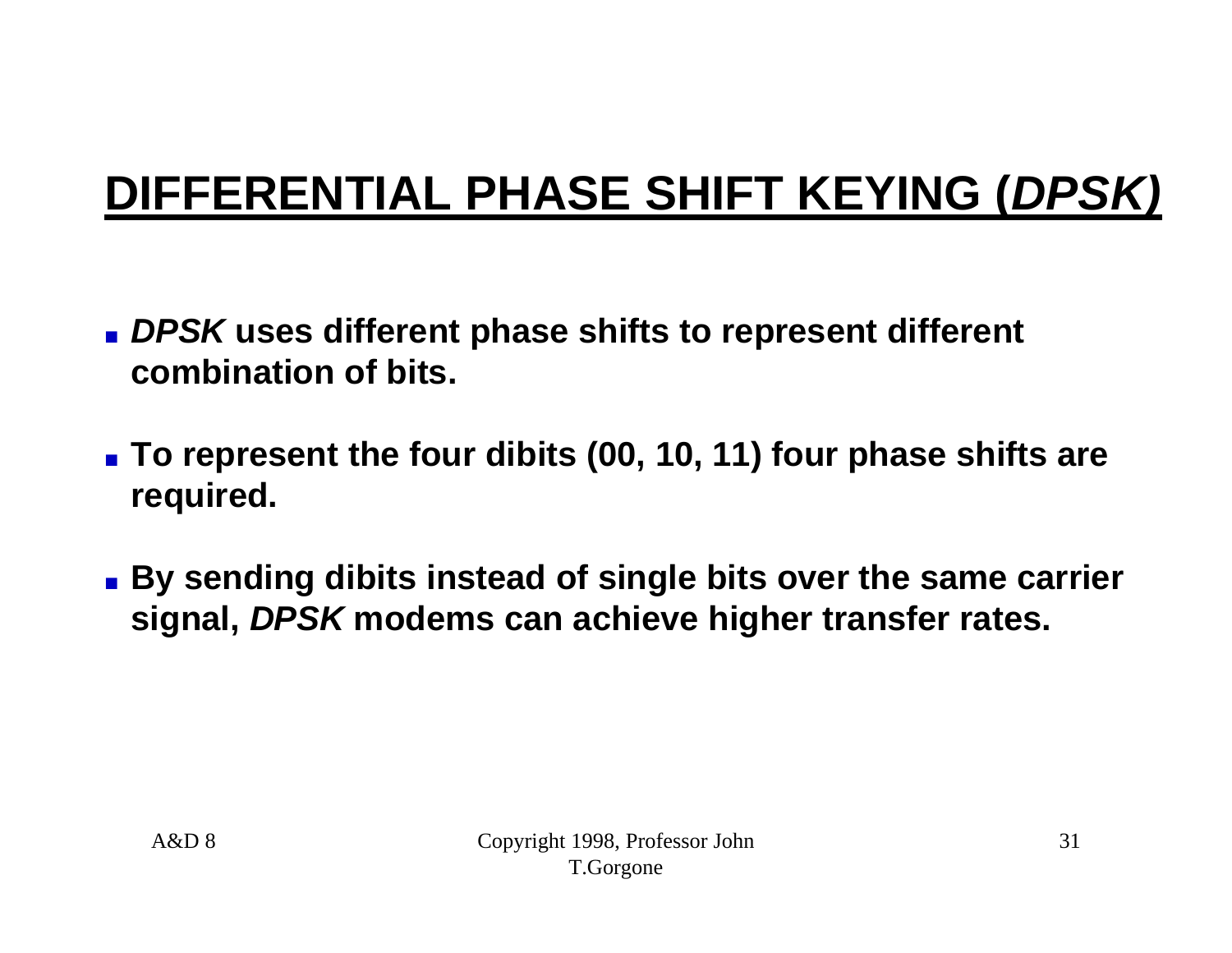# **COMBINATION MODULATION TECHNIQUES**

- $\blacksquare$  **High speed modems use combination modulation techniques to achieve high data transfer rates.**
- **Example, to transmit four bits per signal change, a combination of differential phase shift keying (***DPSK***) and amplitude modulation (***AM***) techniques can be used.**
- **n** Sixteen different signal states can be derived using a **combination of 12 different phases and two amplitude levels.**
- <sup>n</sup> **The line signaling rate for a 9600 bps modem using such a technique is 2400 baud, since each change in the signal represents four bits.**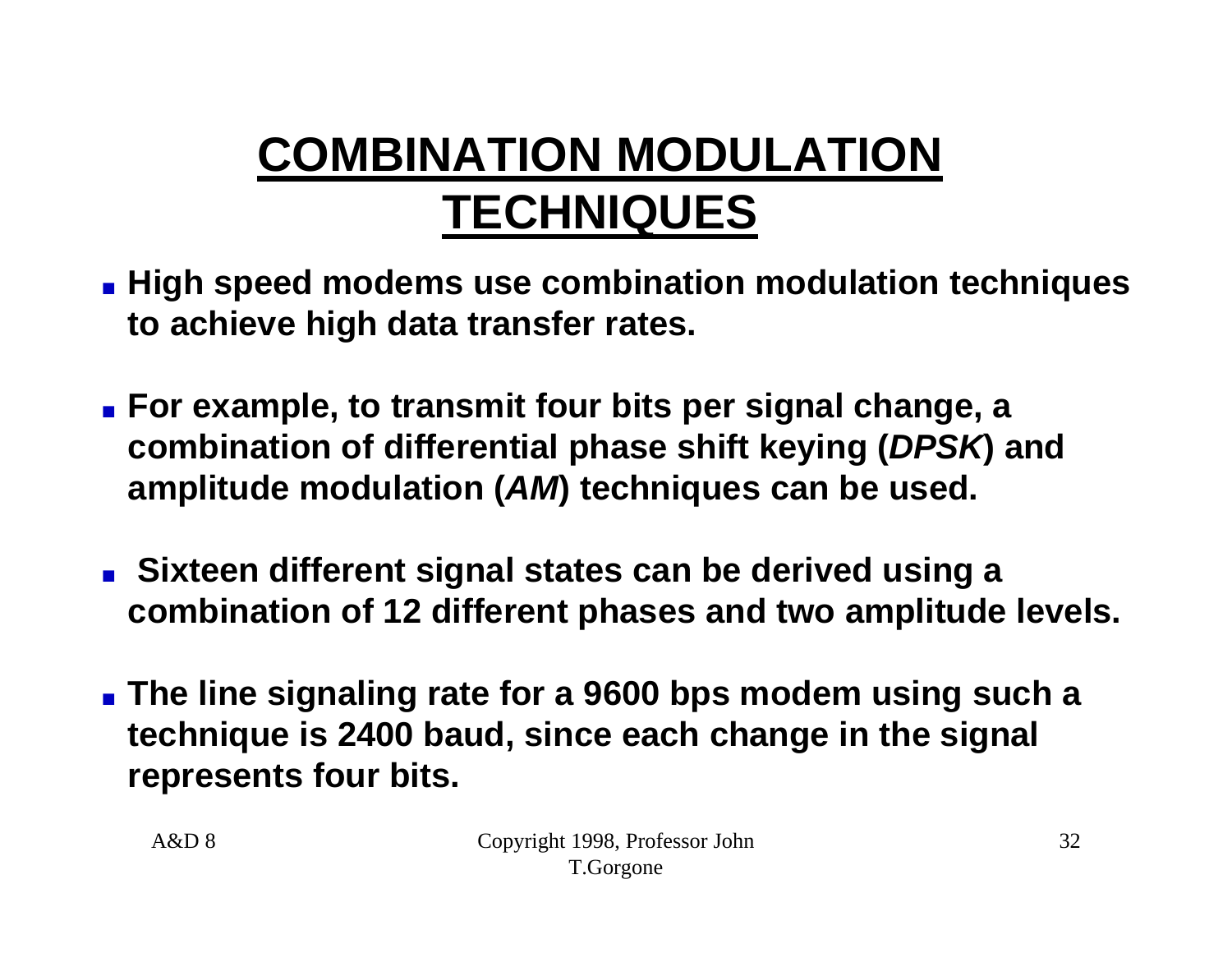### **PHASE AND AMPLITUDE STATES OF COMBINATION MODULATION TECHNIQUES**

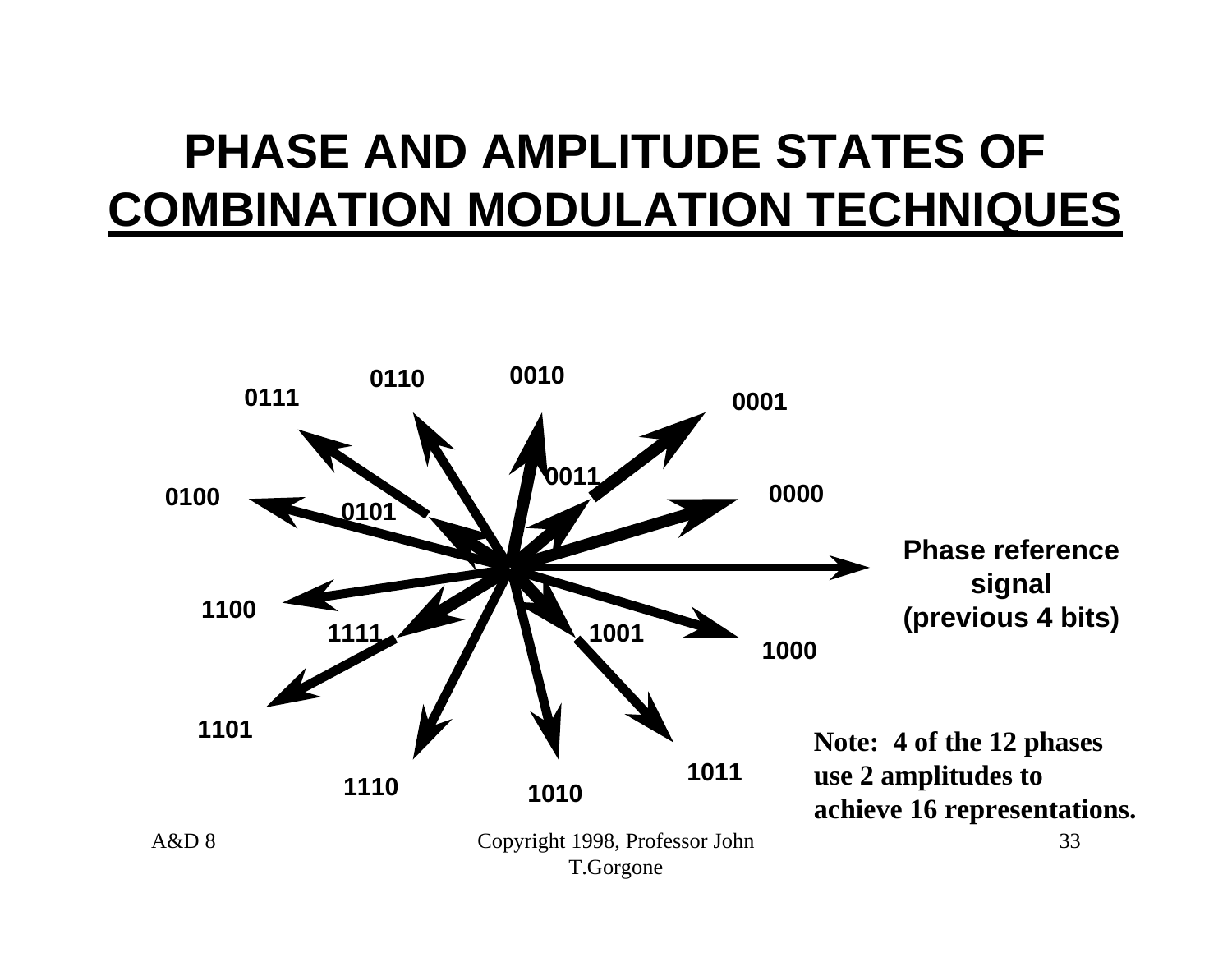#### **PAM AND PCM**

<sup>n</sup> **Pulse Code Modulation (***PCM***) is based on a sampling theorem.**

**If voice data are limited to frequencies below 4000Hz, 8000 analog samples per second would be sufficient to completely characterize the voice signal.**

**These samples are represented as narrow pulses whose amplitude is proportional to the value of the original signal.**

**This process is known as Pulse Amplitude Modulation (***PAM***)**

**To produce** *PCM* **data, the** *PAM* **samples are quantized. That is, the amplitude of each** *PAM* **pulse is approximated by a N-bit integer, in**  the example,  $N = 3$ . The  $8 = 2^{**}$ 3 levels are available for **approximating the** *PAM* **pulses.**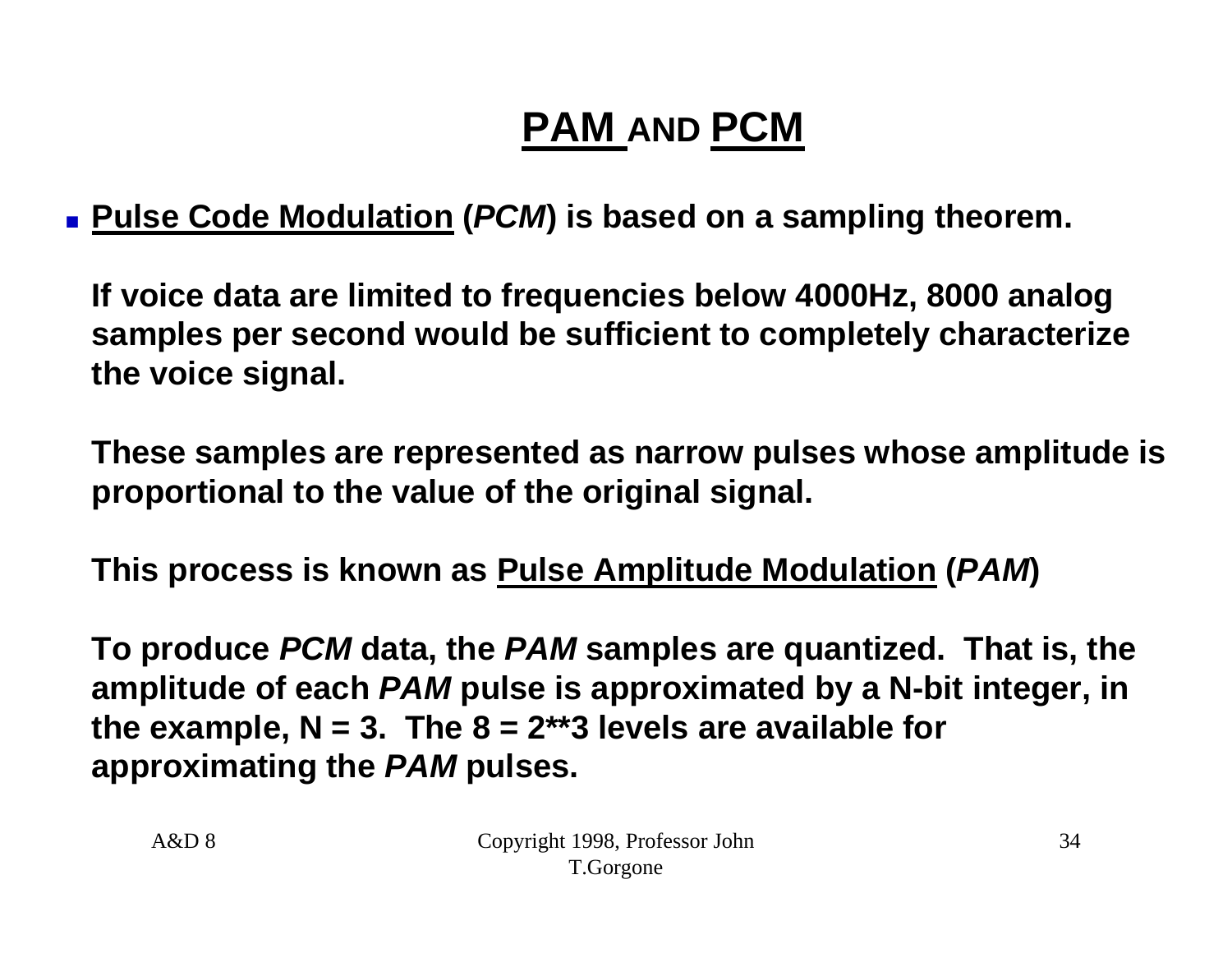#### **PULSE CODE MODULATION**

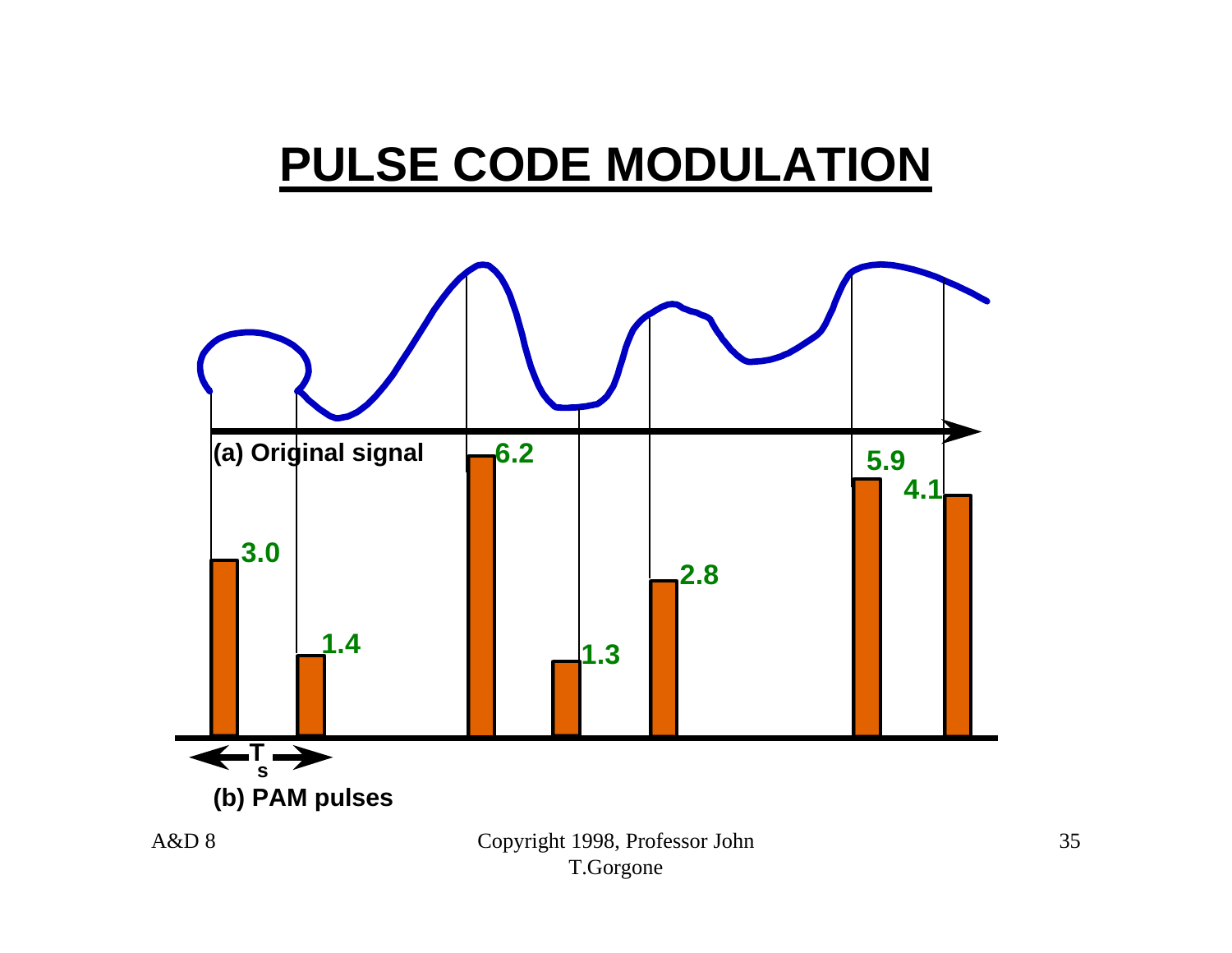### **PULSE CODE MODULATION**



#### **(c) PCM pulses**

#### **(d) PCM output**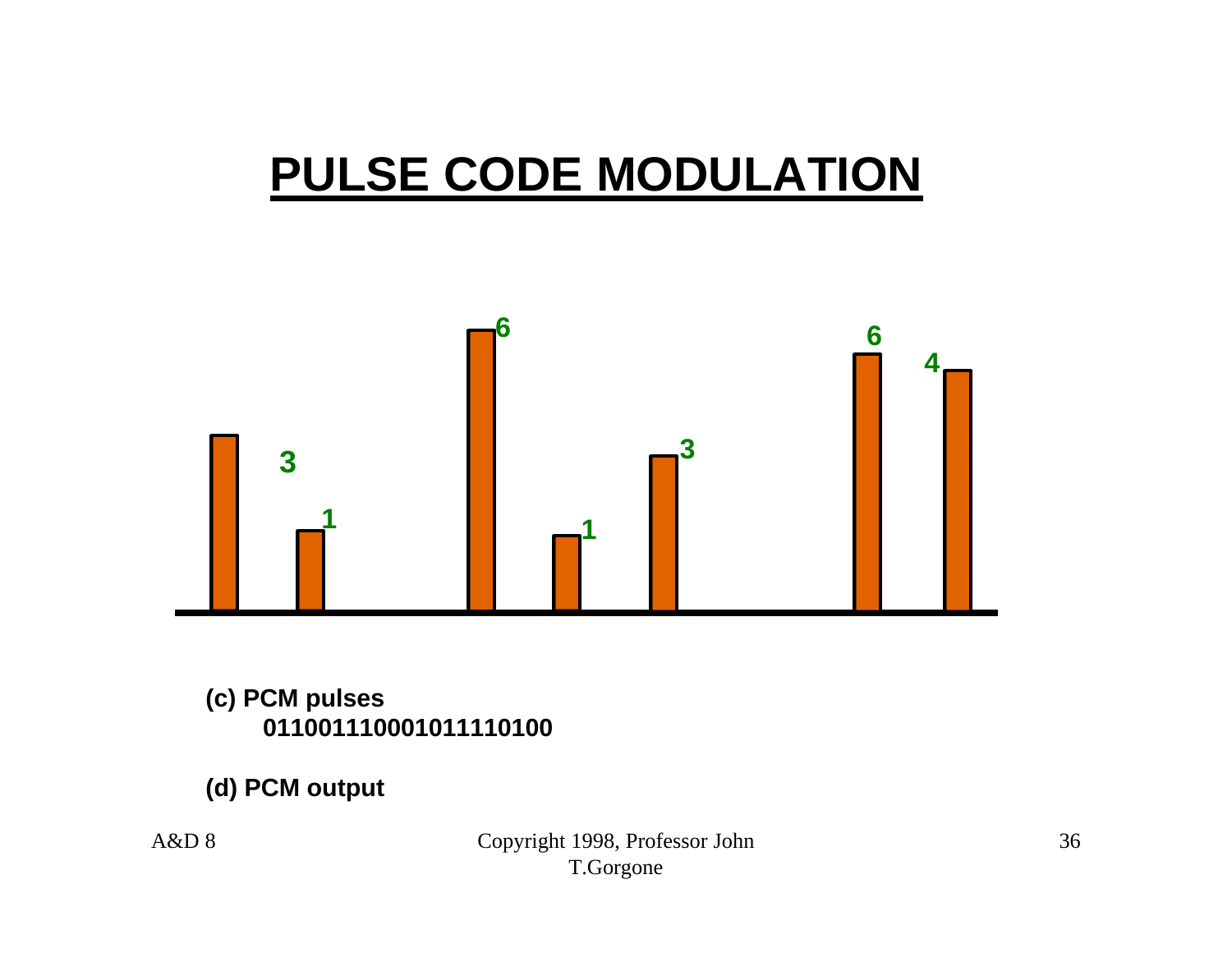# **DIGITAL VOICE TRANSMISSION**

- **Example 2 and 2 and 3 and 3 and 3 and 3 and 3 and 3 and 3 and 3 and 3 and 3 and 3 and 3 and 3 and 3 and 3 and 3 and 3 and 3 and 3 and 3 and 3 and 3 and 3 and 3 and 3 and 3 and 3 and 3 and 3 and 3 and 3 and 3 and 3 and 3 a** 
	- **PCM most popular - used by telephone carriers.**
- <sup>n</sup> **8 bit samples at 8 Khz rate - 64Kbps digital bit stream per voice call:**
	- **Analog signal is band limited: 300-3400 Hz.**
	- **Sample at 2X highest frequency: 8000 samples/sec.**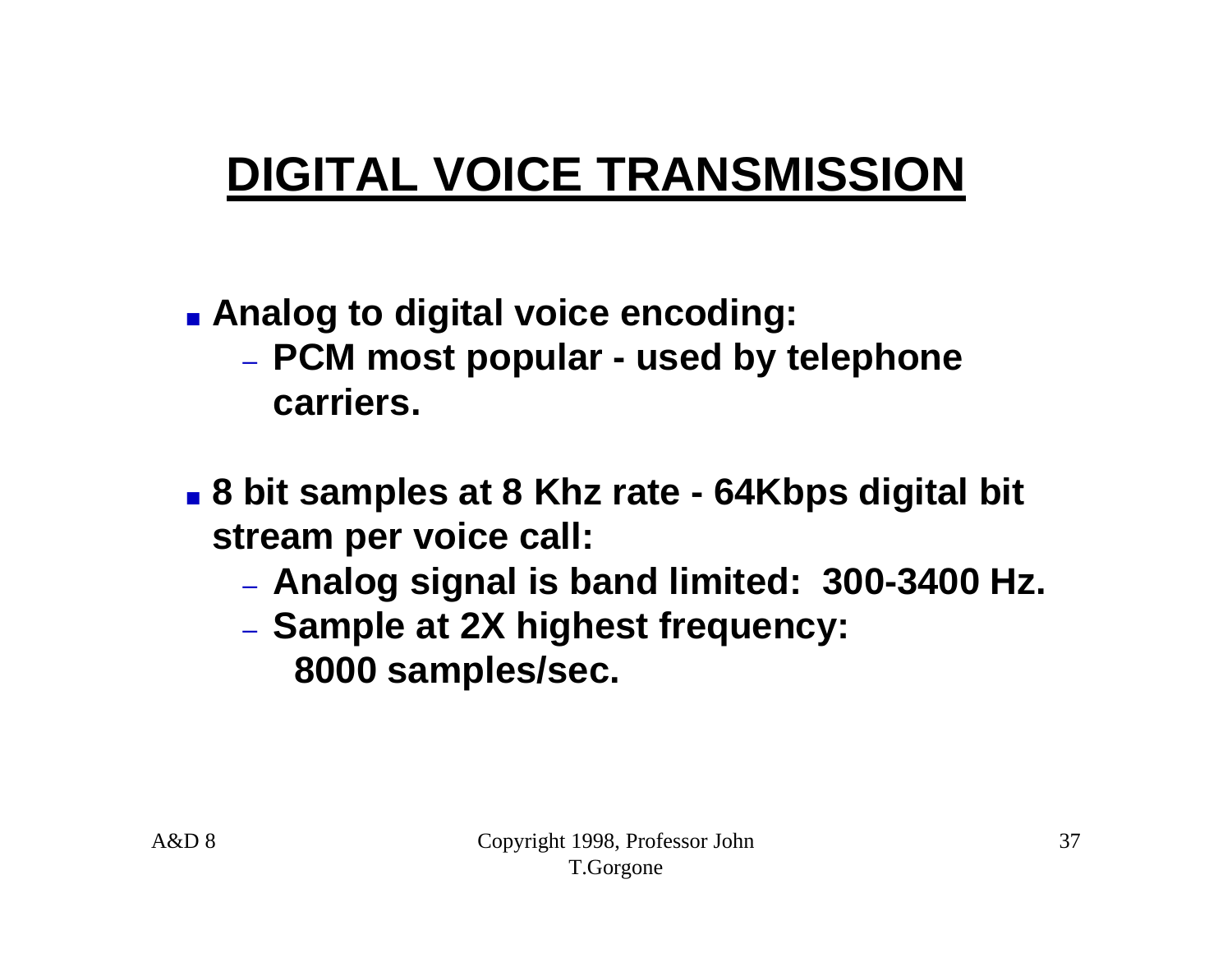## **DIGITAL VOICE TRANSMISSION**

#### **Each 8-bit sample represents signal amplitude:**